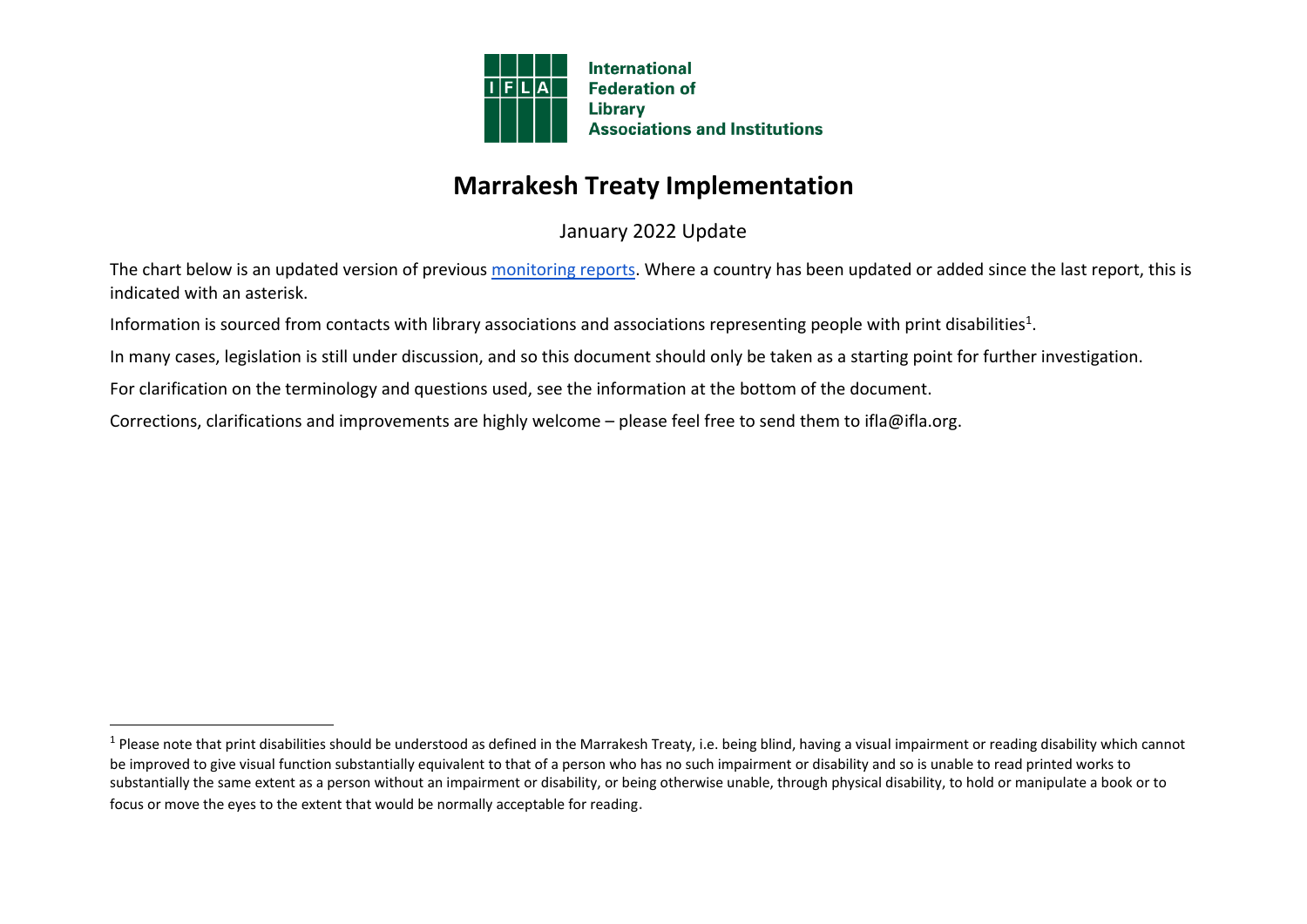| Country     | <b>Status</b>                            | <b>Can libraries</b><br>use Marrakesh<br>rights without<br>paying<br>remuneration<br>(books)? | <b>Can libraries</b><br>use Marrakesh<br>rights without<br>paying<br>remuneration<br>for audio-<br>books? | <b>Can libraries</b><br>use<br><b>Marrakesh</b><br>rights without<br>needing to<br>check on<br>commercial<br>availability? | <b>Can libraries</b><br>use Marrakesh<br>rights without<br>a registration<br>obligation? | <b>Can libraries</b><br>use Marrakesh<br>rights without<br>additional<br>record-<br>keeping<br>requirements? | <b>Can libraries</b><br>use exceptions<br>to serve<br>people with<br>dyslexia? | Are people<br>with other<br>disabilities<br>included? |
|-------------|------------------------------------------|-----------------------------------------------------------------------------------------------|-----------------------------------------------------------------------------------------------------------|----------------------------------------------------------------------------------------------------------------------------|------------------------------------------------------------------------------------------|--------------------------------------------------------------------------------------------------------------|--------------------------------------------------------------------------------|-------------------------------------------------------|
| Afghanistan | Ratified, no<br>national<br>reform       | Unclear                                                                                       | Unclear                                                                                                   | Unclear                                                                                                                    | Unclear                                                                                  | Unclear                                                                                                      | Unclear                                                                        | Unclear                                               |
| Albania*    | Not ratified,<br>no national<br>reform   | Yes                                                                                           | Yes                                                                                                       | <b>No</b>                                                                                                                  | Unclear                                                                                  | Unclear                                                                                                      | Yes                                                                            | Yes                                                   |
| Andorra*    | Not ratified,<br>no national<br>reform   | <b>No</b>                                                                                     | <b>No</b>                                                                                                 | <b>No</b>                                                                                                                  | n/a                                                                                      | n/a                                                                                                          | <b>No</b>                                                                      | <b>No</b>                                             |
| Argentina   | Ratified,<br>national law<br>adopted $2$ | Yes                                                                                           | Yes                                                                                                       | No <sup>3</sup>                                                                                                            | No <sup>4</sup>                                                                          | Unclear                                                                                                      | Yes                                                                            | Yes                                                   |

<sup>&</sup>lt;sup>2</sup> Agreed in July 2019 by the Senate, and in November 2020 by the Chamber of Deputies as S1762/18. Final text here:

 $^3$  In the bill, works which have been originally published in accessible formats are not covered by the exceptions, if used as they are. However, if further changes are necessary, the exceptions again apply.

<sup>&</sup>lt;sup>4</sup> The Authority responsible for applying the law is required to 'get to know' authorised entities. AEs are obliged to share their catalogues, but are freer in direct distribution to entities.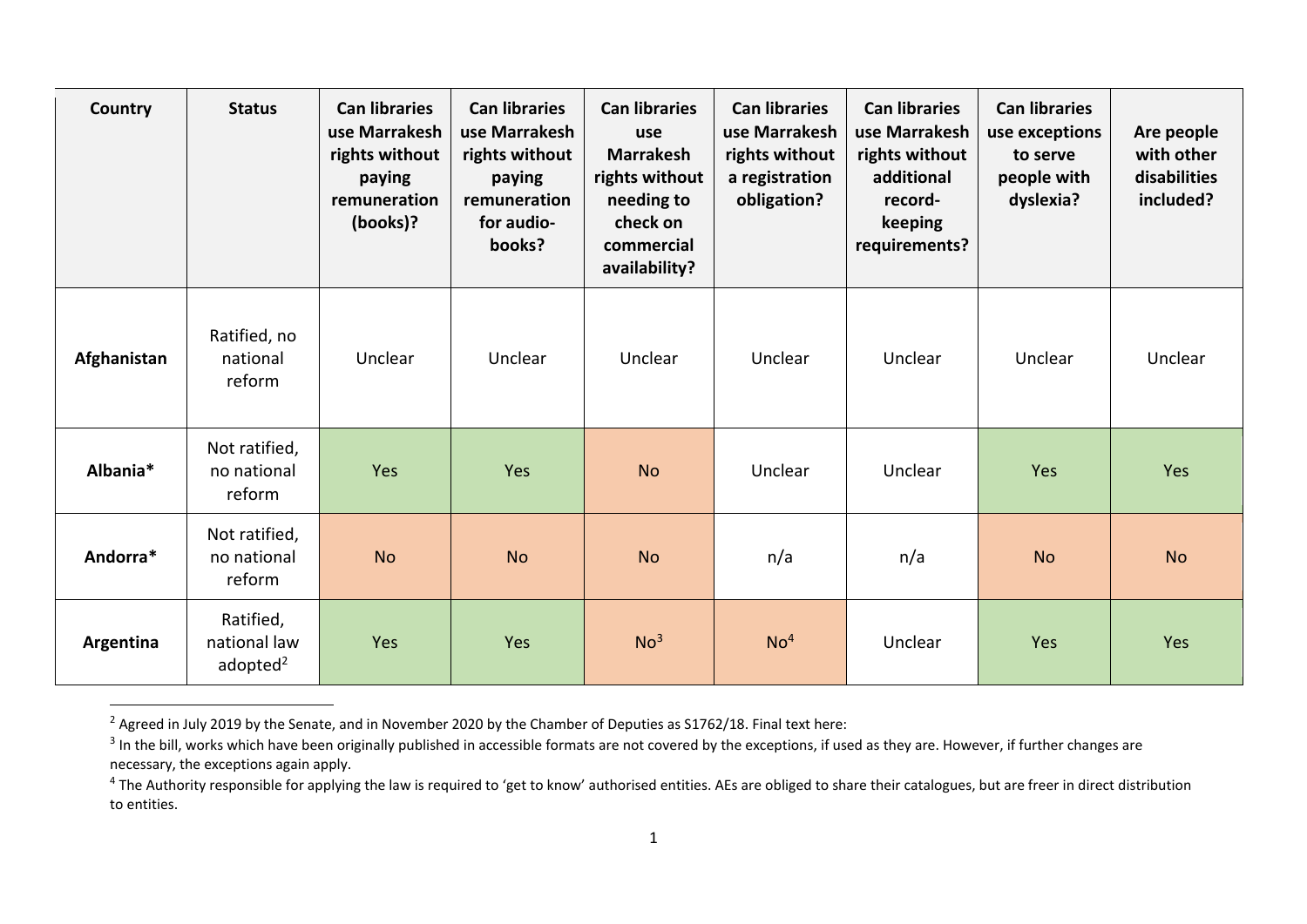| Country          | <b>Status</b>                           | <b>Can libraries</b><br>use Marrakesh<br>rights without<br>paying<br>remuneration<br>(books)? | <b>Can libraries</b><br>use Marrakesh<br>rights without<br>paying<br>remuneration<br>for audio-<br>books? | <b>Can libraries</b><br>use<br><b>Marrakesh</b><br>rights without<br>needing to<br>check on<br>commercial<br>availability? | <b>Can libraries</b><br>use Marrakesh<br>rights without<br>a registration<br>obligation? | <b>Can libraries</b><br>use Marrakesh<br>rights without<br>additional<br>record-<br>keeping<br>requirements? | <b>Can libraries</b><br>use exceptions<br>to serve<br>people with<br>dyslexia? | Are people<br>with other<br>disabilities<br>included? |
|------------------|-----------------------------------------|-----------------------------------------------------------------------------------------------|-----------------------------------------------------------------------------------------------------------|----------------------------------------------------------------------------------------------------------------------------|------------------------------------------------------------------------------------------|--------------------------------------------------------------------------------------------------------------|--------------------------------------------------------------------------------|-------------------------------------------------------|
| Armenia*         | Not ratified,<br>no national<br>reform  | Yes                                                                                           | Yes                                                                                                       | <b>No</b>                                                                                                                  | Unclear                                                                                  | Unclear                                                                                                      | <b>No</b>                                                                      | <b>No</b>                                             |
| <b>Australia</b> | Ratified,<br>national law<br>amended    | Yes                                                                                           | Yes                                                                                                       | Yes <sup>5</sup>                                                                                                           | Yes                                                                                      | Yes                                                                                                          | Yes                                                                            | Yes                                                   |
| Austria          | EU ratified,<br>national law<br>adopted | <b>No</b>                                                                                     | <b>No</b>                                                                                                 | Yes                                                                                                                        | Yes                                                                                      | Yes                                                                                                          | Yes                                                                            | Yes <sup>6</sup>                                      |
| Azerbaijan       | Acceded, no<br>national law             | Yes                                                                                           | Yes                                                                                                       | <b>No</b>                                                                                                                  | Unclear                                                                                  | Unclear                                                                                                      | <b>No</b>                                                                      | <b>No</b>                                             |

<sup>&</sup>lt;sup>5</sup> Yes, but with incentives provided to do so. There isn't a strict requirement to check commercial availability. One of the two exceptions, the one for institutions, includes no fairness test but a commercial availability check. The other one, a fair dealing, has no commercial availability test, but requires you to do a fairness assessment which is likely to involve a commercial availability test (as part of weighing up the "impact on the market" factor). So technically you don't have to do one, as long as your use is fair, but in reality, it's very likely that one will always be done. On the plus side, if you think your use is fair, you can still do it even if the material is commercially available. <sup>6</sup> Yes, but only as concerns some provisions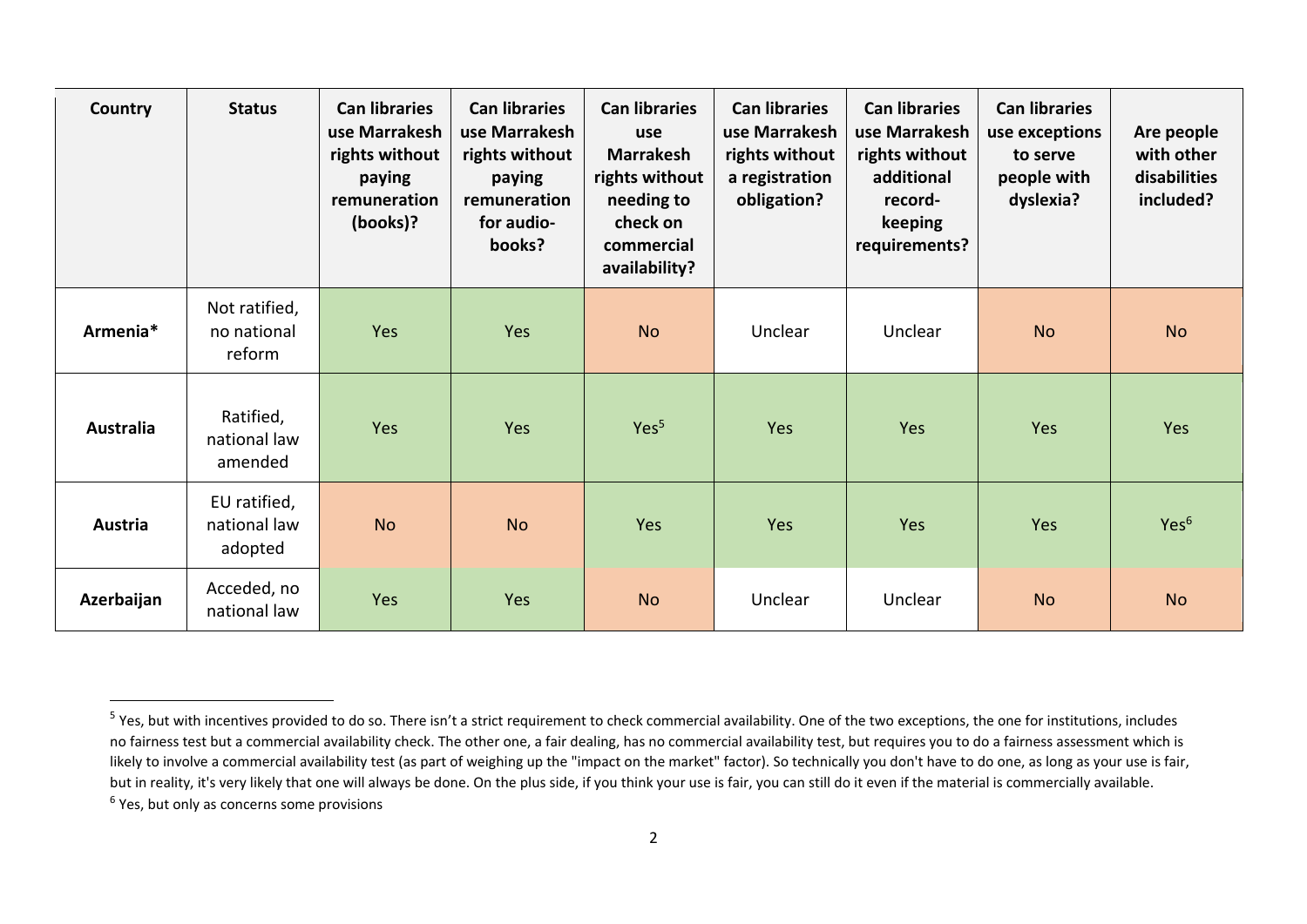| Country        | <b>Status</b>                                        | <b>Can libraries</b><br>use Marrakesh<br>rights without<br>paying<br>remuneration<br>(books)? | <b>Can libraries</b><br>use Marrakesh<br>rights without<br>paying<br>remuneration<br>for audio-<br>books? | <b>Can libraries</b><br>use<br><b>Marrakesh</b><br>rights without<br>needing to<br>check on<br>commercial<br>availability? | <b>Can libraries</b><br>use Marrakesh<br>rights without<br>a registration<br>obligation? | <b>Can libraries</b><br>use Marrakesh<br>rights without<br>additional<br>record-<br>keeping<br>requirements? | <b>Can libraries</b><br>use exceptions<br>to serve<br>people with<br>dyslexia? | Are people<br>with other<br>disabilities<br>included? |
|----------------|------------------------------------------------------|-----------------------------------------------------------------------------------------------|-----------------------------------------------------------------------------------------------------------|----------------------------------------------------------------------------------------------------------------------------|------------------------------------------------------------------------------------------|--------------------------------------------------------------------------------------------------------------|--------------------------------------------------------------------------------|-------------------------------------------------------|
| Belarus*       | Ratified,<br>national law<br>amended <sup>7</sup>    | Yes                                                                                           | Yes                                                                                                       | Yes                                                                                                                        | Yes                                                                                      | Yes                                                                                                          | Yes                                                                            | <b>No</b>                                             |
| Belgium*       | EU ratified,<br>national law<br>adapted <sup>8</sup> | Yes                                                                                           | Yes                                                                                                       | Yes                                                                                                                        | Yes                                                                                      | Yes                                                                                                          | Yes                                                                            | Yes                                                   |
| <b>Belize</b>  | Ratified, no<br>national<br>reform                   | Unclear                                                                                       | Unclear                                                                                                   | Unclear                                                                                                                    | Unclear                                                                                  | Unclear                                                                                                      | Unclear                                                                        | Unclear                                               |
| <b>Bolivia</b> | Ratified, no<br>national<br>reform                   | Unclear                                                                                       | Unclear                                                                                                   | Unclear                                                                                                                    | Unclear                                                                                  | Unclear                                                                                                      | Unclear                                                                        | Unclear                                               |
| Bosnia*        | Ratified, no<br>national<br>reform                   | Yes                                                                                           | Yes                                                                                                       | <b>No</b>                                                                                                                  | Unclear                                                                                  | Unclear                                                                                                      | Yes                                                                            | Yes                                                   |

 $^7$  For more information, see 'Getting Started. Implementing the Marrakesh Treaty for persons with print disabilities. A practical guide for librarians - Belarusian edition (English)', [https://www.eifl.net/resources/getting-started-implementing-marrakesh-treaty-persons-print-disabilities-practical-guide-4.](https://www.eifl.net/resources/getting-started-implementing-marrakesh-treaty-persons-print-disabilities-practical-guide-4) The government of Belarus plans to amend the copyright law to permit circumvention of technological protection measures in accordance with Article 7 of the Marrakesh Treaty. <sup>8</sup> Text of the law available here: [http://www.ejustice.just.fgov.be/cgi\\_loi/change\\_lg.pl?language=nl&la=N&table\\_name=wet&cn=2018112504](http://www.ejustice.just.fgov.be/cgi_loi/change_lg.pl?language=nl&la=N&table_name=wet&cn=2018112504)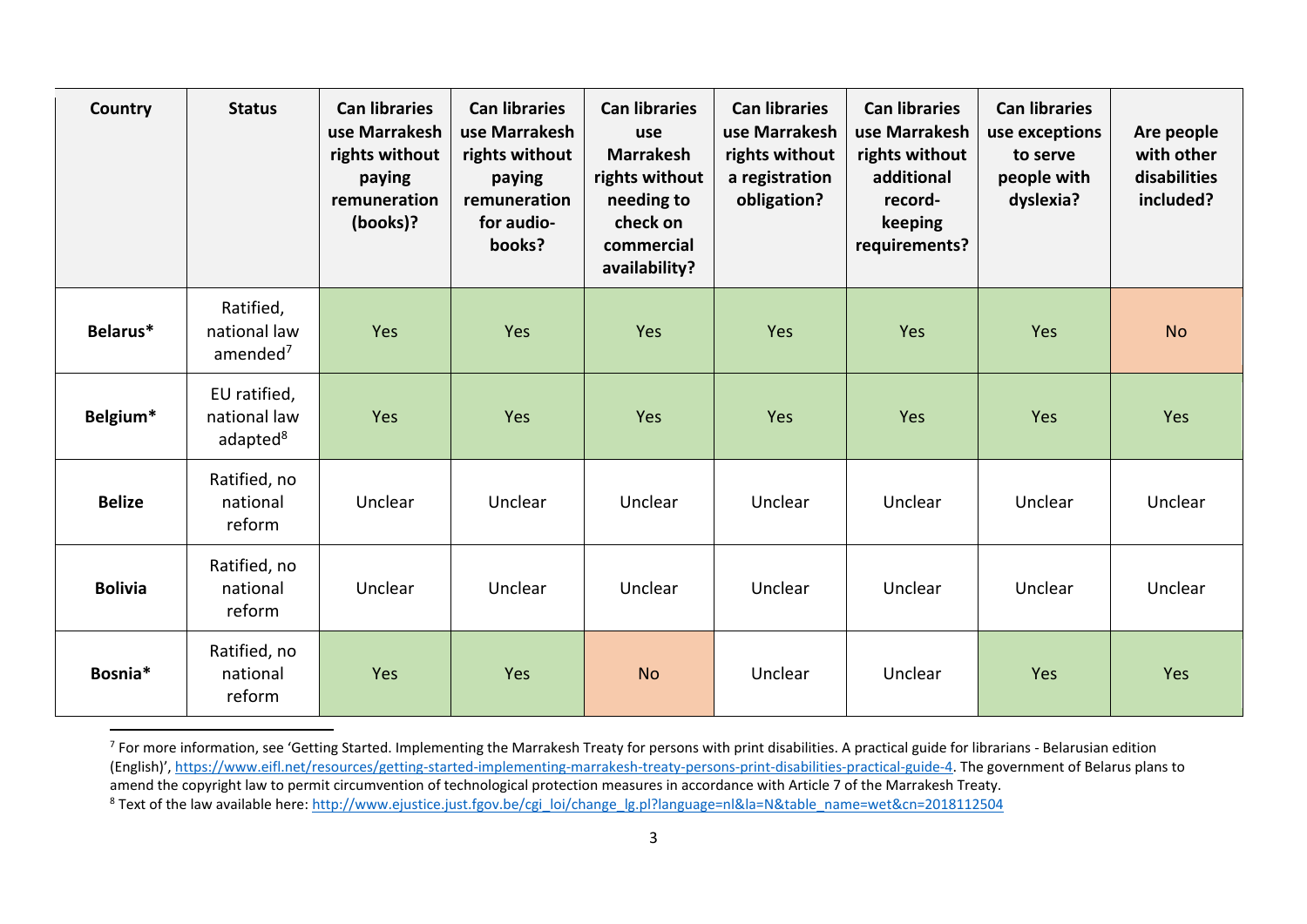| Country             | <b>Status</b>                                                 | <b>Can libraries</b><br>use Marrakesh<br>rights without<br>paying<br>remuneration<br>(books)? | <b>Can libraries</b><br>use Marrakesh<br>rights without<br>paying<br>remuneration<br>for audio-<br>books? | <b>Can libraries</b><br>use<br><b>Marrakesh</b><br>rights without<br>needing to<br>check on<br>commercial<br>availability? | <b>Can libraries</b><br>use Marrakesh<br>rights without<br>a registration<br>obligation? | <b>Can libraries</b><br>use Marrakesh<br>rights without<br>additional<br>record-<br>keeping<br>requirements? | <b>Can libraries</b><br>use exceptions<br>to serve<br>people with<br>dyslexia? | Are people<br>with other<br>disabilities<br>included? |
|---------------------|---------------------------------------------------------------|-----------------------------------------------------------------------------------------------|-----------------------------------------------------------------------------------------------------------|----------------------------------------------------------------------------------------------------------------------------|------------------------------------------------------------------------------------------|--------------------------------------------------------------------------------------------------------------|--------------------------------------------------------------------------------|-------------------------------------------------------|
| <b>Botswana</b>     | Ratified, no<br>national<br>reform                            | Unclear                                                                                       | Unclear                                                                                                   | Unclear                                                                                                                    | Unclear                                                                                  | Unclear                                                                                                      | Unclear                                                                        | Unclear                                               |
| <b>Brazil</b>       | Ratified,<br>national law<br>under<br>discussion <sup>9</sup> | Unclear (yes)                                                                                 | Unclear (yes)                                                                                             | Unclear (yes)                                                                                                              | Unclear (yes)                                                                            | Unclear (yes)                                                                                                | Unclear (yes)                                                                  | <b>No</b>                                             |
| <b>Bulgaria</b>     | EU ratified,<br>national law<br>adopted                       | Yes                                                                                           | Yes                                                                                                       | Yes                                                                                                                        | <b>No</b>                                                                                | Yes                                                                                                          | Yes                                                                            | Yes                                                   |
| <b>Burkina Faso</b> | Ratified, no<br>national<br>reform                            | Unclear                                                                                       | Unclear                                                                                                   | Unclear                                                                                                                    | Unclear                                                                                  | Unclear                                                                                                      | Unclear                                                                        | Unclear                                               |
| <b>Cabo Verde</b>   | Ratified, no<br>national<br>reform                            | Unclear                                                                                       | Unclear                                                                                                   | Unclear                                                                                                                    | Unclear                                                                                  | Unclear                                                                                                      | Unclear                                                                        | Unclear                                               |

<sup>&</sup>lt;sup>9</sup> Discussions about regulation are ongoing. There is no remuneration obligation in the current drafts, and efforts to remove commercial availability tests. However, there are tough rules about registration and oversight, and rightholders are still arguing strongly for commercial availability tests.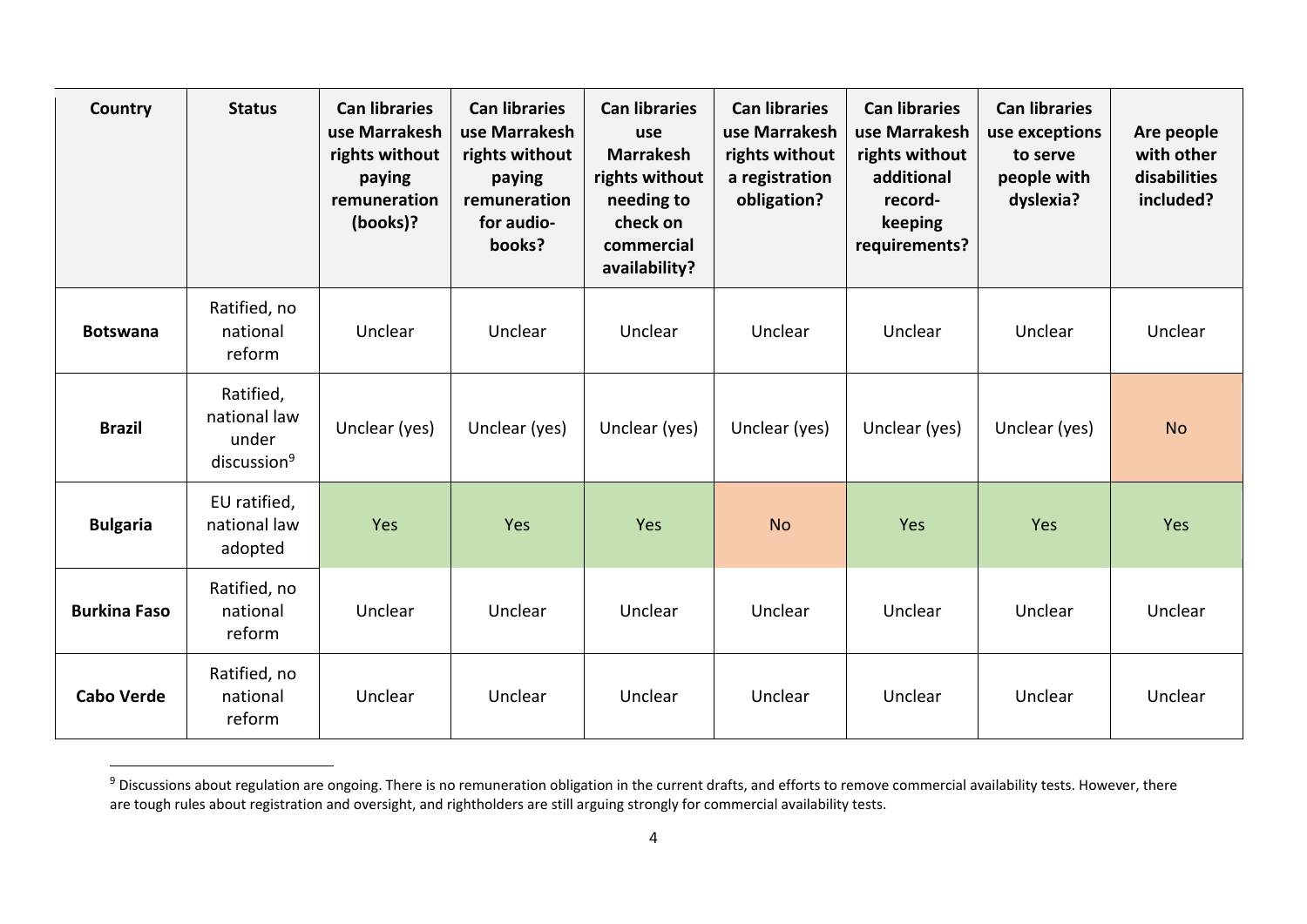| Country                                      | <b>Status</b>                                      | <b>Can libraries</b><br>use Marrakesh<br>rights without<br>paying<br>remuneration<br>(books)? | <b>Can libraries</b><br>use Marrakesh<br>rights without<br>paying<br>remuneration<br>for audio-<br>books? | <b>Can libraries</b><br>use<br><b>Marrakesh</b><br>rights without<br>needing to<br>check on<br>commercial<br>availability? | <b>Can libraries</b><br>use Marrakesh<br>rights without<br>a registration<br>obligation? | <b>Can libraries</b><br>use Marrakesh<br>rights without<br>additional<br>record-<br>keeping<br>requirements? | <b>Can libraries</b><br>use exceptions<br>to serve<br>people with<br>dyslexia? | Are people<br>with other<br>disabilities<br>included? |
|----------------------------------------------|----------------------------------------------------|-----------------------------------------------------------------------------------------------|-----------------------------------------------------------------------------------------------------------|----------------------------------------------------------------------------------------------------------------------------|------------------------------------------------------------------------------------------|--------------------------------------------------------------------------------------------------------------|--------------------------------------------------------------------------------|-------------------------------------------------------|
| Cameroon*                                    | Ratified, no<br>national<br>reform <sup>10</sup>   | Unclear                                                                                       | Unclear                                                                                                   | Unclear                                                                                                                    | Unclear                                                                                  | Unclear                                                                                                      | Unclear                                                                        | Unclear                                               |
| Canada <sup>11</sup>                         | Ratified,<br>national law<br>amended <sup>12</sup> | Unclear (yes) $^{13}$                                                                         | Unclear (yes) $^{14}$                                                                                     | <b>No</b>                                                                                                                  | Yes                                                                                      | Unclear (yes) $15$                                                                                           | Yes                                                                            | <b>No</b>                                             |
| <b>Central</b><br><b>African</b><br>Republic | Ratified, no<br>national<br>reform                 | Unclear                                                                                       | Unclear                                                                                                   | Unclear                                                                                                                    | Unclear                                                                                  | Unclear                                                                                                      | Unclear                                                                        | Unclear                                               |

<sup>13</sup> See footnote 6.

<sup>&</sup>lt;sup>10</sup> The current law (2000) only allows libraries to reproduce works into Braille

<sup>&</sup>lt;sup>11</sup> Canada has been involved in cross-border exchanges of work under the Marrakesh Treaty – a direct exchange with Kyrgyzstan.

 $12$  While legislation has been passed, and further discussions are currently not underway or scheduled, a regulation enacting some of the provisions regarding supplementary remuneration and annual reports are possible. The Standing Committee on Industry, Science and Technology has recently [reported o](https://www.ourcommons.ca/Content/Committee/421/INDU/Reports/RP10537003/indurp16/indurp16-e.pdf)n the Statutory Review of the Copyright Act and pointed out the lack of increase of works in accessible formats since the ratification of Marrakesh. It recommends that this is monitored on an annual basis.

<sup>&</sup>lt;sup>14</sup> See footnote 6.

<sup>&</sup>lt;sup>15</sup> See footnote 6.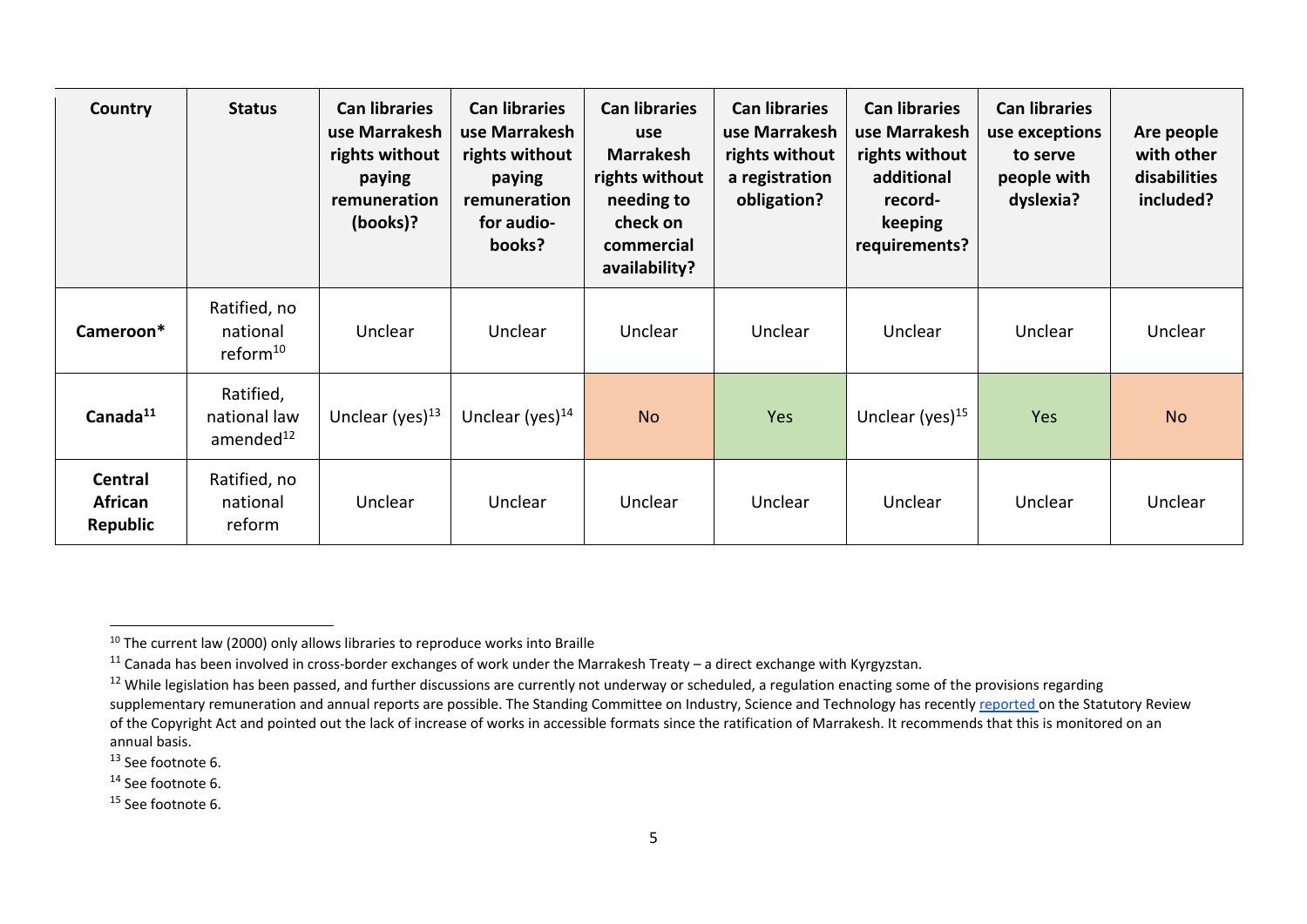| Country           | <b>Status</b>                                             | <b>Can libraries</b><br>use Marrakesh<br>rights without<br>paying<br>remuneration<br>(books)? | <b>Can libraries</b><br>use Marrakesh<br>rights without<br>paying<br>remuneration<br>for audio-<br>books? | <b>Can libraries</b><br>use<br><b>Marrakesh</b><br>rights without<br>needing to<br>check on<br>commercial<br>availability? | <b>Can libraries</b><br>use Marrakesh<br>rights without<br>a registration<br>obligation? | <b>Can libraries</b><br>use Marrakesh<br>rights without<br>additional<br>record-<br>keeping<br>requirements? | <b>Can libraries</b><br>use exceptions<br>to serve<br>people with<br>dyslexia? | Are people<br>with other<br>disabilities<br>included? |
|-------------------|-----------------------------------------------------------|-----------------------------------------------------------------------------------------------|-----------------------------------------------------------------------------------------------------------|----------------------------------------------------------------------------------------------------------------------------|------------------------------------------------------------------------------------------|--------------------------------------------------------------------------------------------------------------|--------------------------------------------------------------------------------|-------------------------------------------------------|
| <b>Chile</b>      | Ratified, no<br>national<br>reform                        | Unclear (yes)                                                                                 | Unclear (yes)                                                                                             | Unclear (yes)                                                                                                              | Unclear                                                                                  | Unclear                                                                                                      | Yes                                                                            | Yes                                                   |
| Colombia          | Not yet<br>ratified <sup>16</sup>                         | Unclear                                                                                       | Unclear                                                                                                   | Unclear                                                                                                                    | Unclear                                                                                  | Unclear                                                                                                      | Unclear                                                                        | Unclear                                               |
| <b>Comoros</b>    | Ratified,<br>national<br>reform<br>underway <sup>17</sup> | Yes                                                                                           | <b>No</b>                                                                                                 | Yes                                                                                                                        | Yes                                                                                      | Yes                                                                                                          | <b>Unclear</b>                                                                 | <b>No</b>                                             |
| Cook Islands*     | Ratified, no<br>national<br>reform                        | Yes                                                                                           | Yes                                                                                                       | Yes                                                                                                                        | Unclear                                                                                  | Unclear                                                                                                      | Yes                                                                            | Yes                                                   |
| <b>Costa Rica</b> | Ratified, no<br>national<br>reform                        | Unclear                                                                                       | Unclear                                                                                                   | Unclear                                                                                                                    | Unclear                                                                                  | Unclear                                                                                                      | Unclear                                                                        | Unclear                                               |

<sup>16</sup> Discussions are ongoing, with the national library association following these closely: [https://www.ascolbi.org/testing/item/el-tratado-de-marrakech-y-las-bibliotecas-en](https://www.ascolbi.org/testing/item/el-tratado-de-marrakech-y-las-bibliotecas-en-colombia-un-llamado-a-la-accion)[colombia-un-llamado-a-la-accion](https://www.ascolbi.org/testing/item/el-tratado-de-marrakech-y-las-bibliotecas-en-colombia-un-llamado-a-la-accion)

 $17$  The draft text for the Comoros follows closely the Treaty:

[https://es.unesco.org/creativity/sites/creativity/files/qpr/projet\\_de\\_loi\\_sur\\_le\\_droit\\_dauteur\\_version\\_final\\_fev2018\\_0.pdf](https://es.unesco.org/creativity/sites/creativity/files/qpr/projet_de_loi_sur_le_droit_dauteur_version_final_fev2018_0.pdf)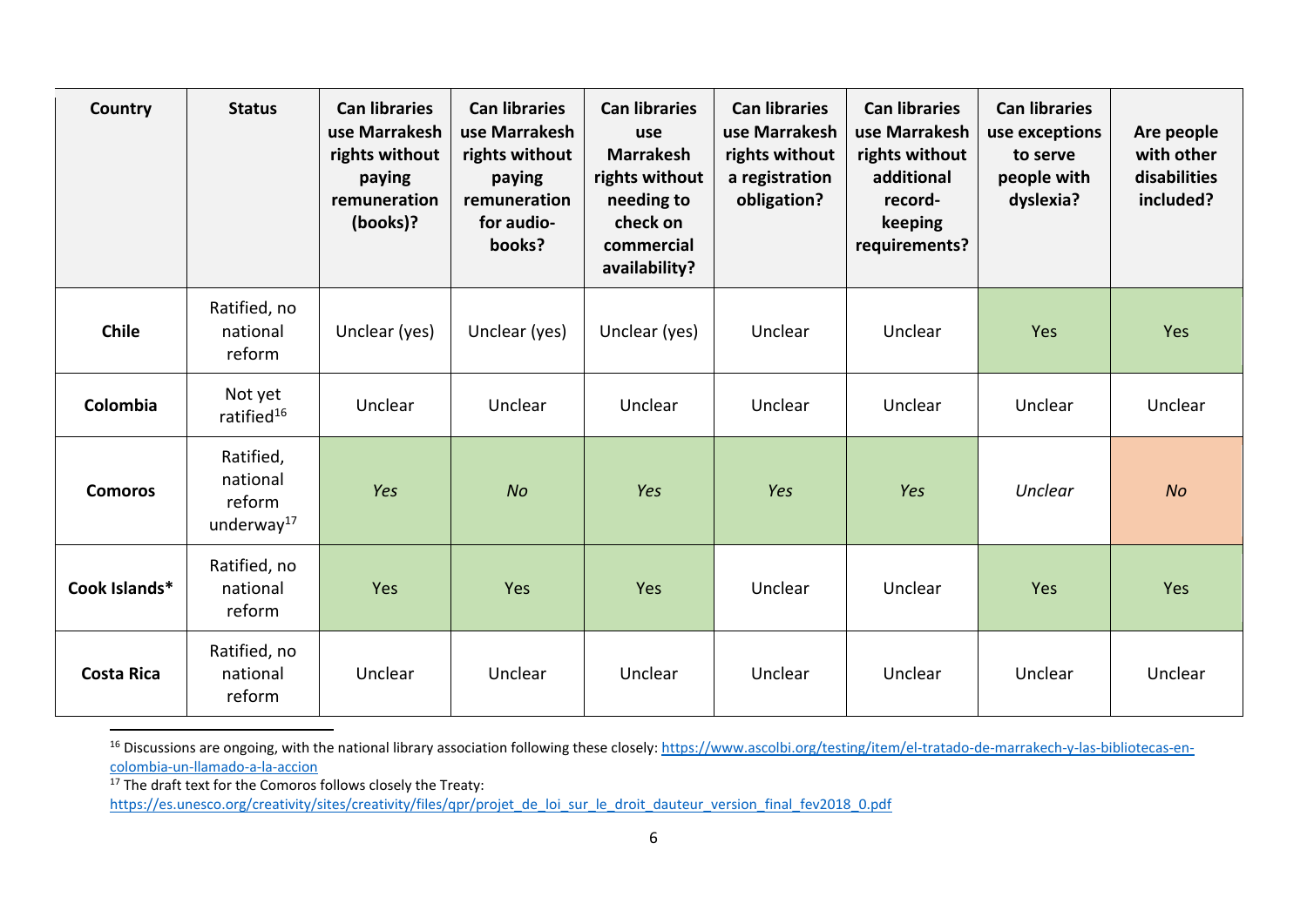| Country                                                             | <b>Status</b>                           | <b>Can libraries</b><br>use Marrakesh<br>rights without<br>paying<br>remuneration<br>(books)? | <b>Can libraries</b><br>use Marrakesh<br>rights without<br>paying<br>remuneration<br>for audio-<br>books? | <b>Can libraries</b><br>use<br><b>Marrakesh</b><br>rights without<br>needing to<br>check on<br>commercial<br>availability? | <b>Can libraries</b><br>use Marrakesh<br>rights without<br>a registration<br>obligation? | <b>Can libraries</b><br>use Marrakesh<br>rights without<br>additional<br>record-<br>keeping<br>requirements? | <b>Can libraries</b><br>use exceptions<br>to serve<br>people with<br>dyslexia? | Are people<br>with other<br>disabilities<br>included? |
|---------------------------------------------------------------------|-----------------------------------------|-----------------------------------------------------------------------------------------------|-----------------------------------------------------------------------------------------------------------|----------------------------------------------------------------------------------------------------------------------------|------------------------------------------------------------------------------------------|--------------------------------------------------------------------------------------------------------------|--------------------------------------------------------------------------------|-------------------------------------------------------|
| Cote d'Ivoire                                                       | Ratified, no<br>national<br>reform      | Unclear                                                                                       | Unclear                                                                                                   | Unclear                                                                                                                    | Unclear                                                                                  | Unclear                                                                                                      | Unclear                                                                        | Unclear                                               |
| <b>Croatia</b>                                                      | EU ratified,<br>national law<br>adopted | Yes                                                                                           | Yes                                                                                                       | Yes                                                                                                                        | Yes                                                                                      | Yes                                                                                                          | Yes                                                                            | <b>No</b>                                             |
| <b>Cyprus</b>                                                       | EU ratified,<br>transposed              | Yes                                                                                           | Yes                                                                                                       | Yes                                                                                                                        | <b>No</b>                                                                                | Yes                                                                                                          | Yes                                                                            | Yes                                                   |
| <b>Czech</b><br>Republic*                                           | EU ratified,<br>transposed              | Yes                                                                                           | Yes                                                                                                       | Yes                                                                                                                        | <b>No</b>                                                                                | <b>No</b>                                                                                                    | Yes <sup>18</sup>                                                              | Yes <sup>19</sup>                                     |
| <b>Democratic</b><br>People's<br><b>Republic of</b><br><b>Korea</b> | Ratified, no<br>national<br>reform      | Unclear (yes)                                                                                 | Unclear (yes)                                                                                             | Unclear (yes)                                                                                                              | Unclear                                                                                  | Unclear                                                                                                      | <b>No</b>                                                                      | <b>No</b>                                             |

<sup>&</sup>lt;sup>18</sup> For severe dyslexia only

<sup>&</sup>lt;sup>19</sup> Cross-border provisions, however, do not apply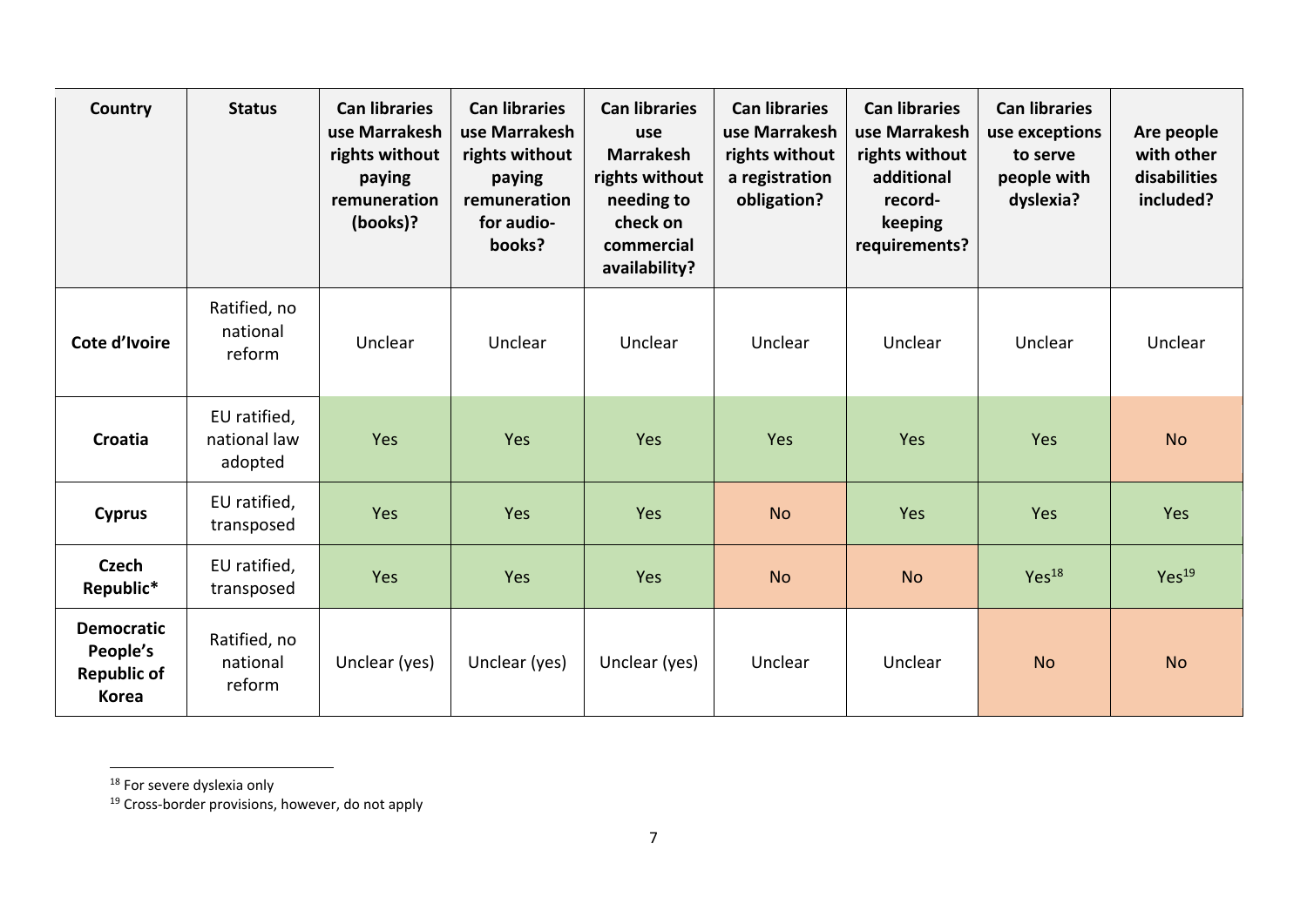| Country                      | <b>Status</b>                                         | <b>Can libraries</b><br>use Marrakesh<br>rights without<br>paying<br>remuneration<br>(books)? | <b>Can libraries</b><br>use Marrakesh<br>rights without<br>paying<br>remuneration<br>for audio-<br>books? | <b>Can libraries</b><br>use<br><b>Marrakesh</b><br>rights without<br>needing to<br>check on<br>commercial<br>availability? | <b>Can libraries</b><br>use Marrakesh<br>rights without<br>a registration<br>obligation? | <b>Can libraries</b><br>use Marrakesh<br>rights without<br>additional<br>record-<br>keeping<br>requirements? | <b>Can libraries</b><br>use exceptions<br>to serve<br>people with<br>dyslexia? | Are people<br>with other<br>disabilities<br>included? |
|------------------------------|-------------------------------------------------------|-----------------------------------------------------------------------------------------------|-----------------------------------------------------------------------------------------------------------|----------------------------------------------------------------------------------------------------------------------------|------------------------------------------------------------------------------------------|--------------------------------------------------------------------------------------------------------------|--------------------------------------------------------------------------------|-------------------------------------------------------|
| <b>Denmark</b>               | EU ratified,<br>national law<br>adopted               | Yes                                                                                           | Not yet<br>clarified                                                                                      | Yes                                                                                                                        | Yes                                                                                      | Yes                                                                                                          | Yes                                                                            | Yes                                                   |
| <b>Dominican</b><br>Republic | Ratified, no<br>national<br>reform                    | Unclear (yes)                                                                                 | Unclear (yes)                                                                                             | Unclear (yes)                                                                                                              | Unclear                                                                                  | Unclear                                                                                                      | Unclear                                                                        | Yes                                                   |
| <b>Ecuador</b>               | Ratified,<br>national law<br>amended                  | Unclear (yes)                                                                                 | Unclear (yes)                                                                                             | Unclear (yes)                                                                                                              | Yes                                                                                      | Unclear                                                                                                      | Yes                                                                            | Yes                                                   |
| <b>El Salvador</b>           | Ratified, no<br>national<br>reform                    | Yes                                                                                           | Yes                                                                                                       | Unclear (yes)                                                                                                              | Unclear                                                                                  | Unclear                                                                                                      | Unclear (yes)                                                                  | Yes                                                   |
| <b>Estonia</b>               | EU ratified,<br>national law<br>adopted <sup>20</sup> | Yes                                                                                           | Yes                                                                                                       | Yes                                                                                                                        | Yes                                                                                      | Yes                                                                                                          | Yes                                                                            | <b>No</b>                                             |

<sup>&</sup>lt;sup>20</sup> The amended Copyright Act came into force on November 28, 2018.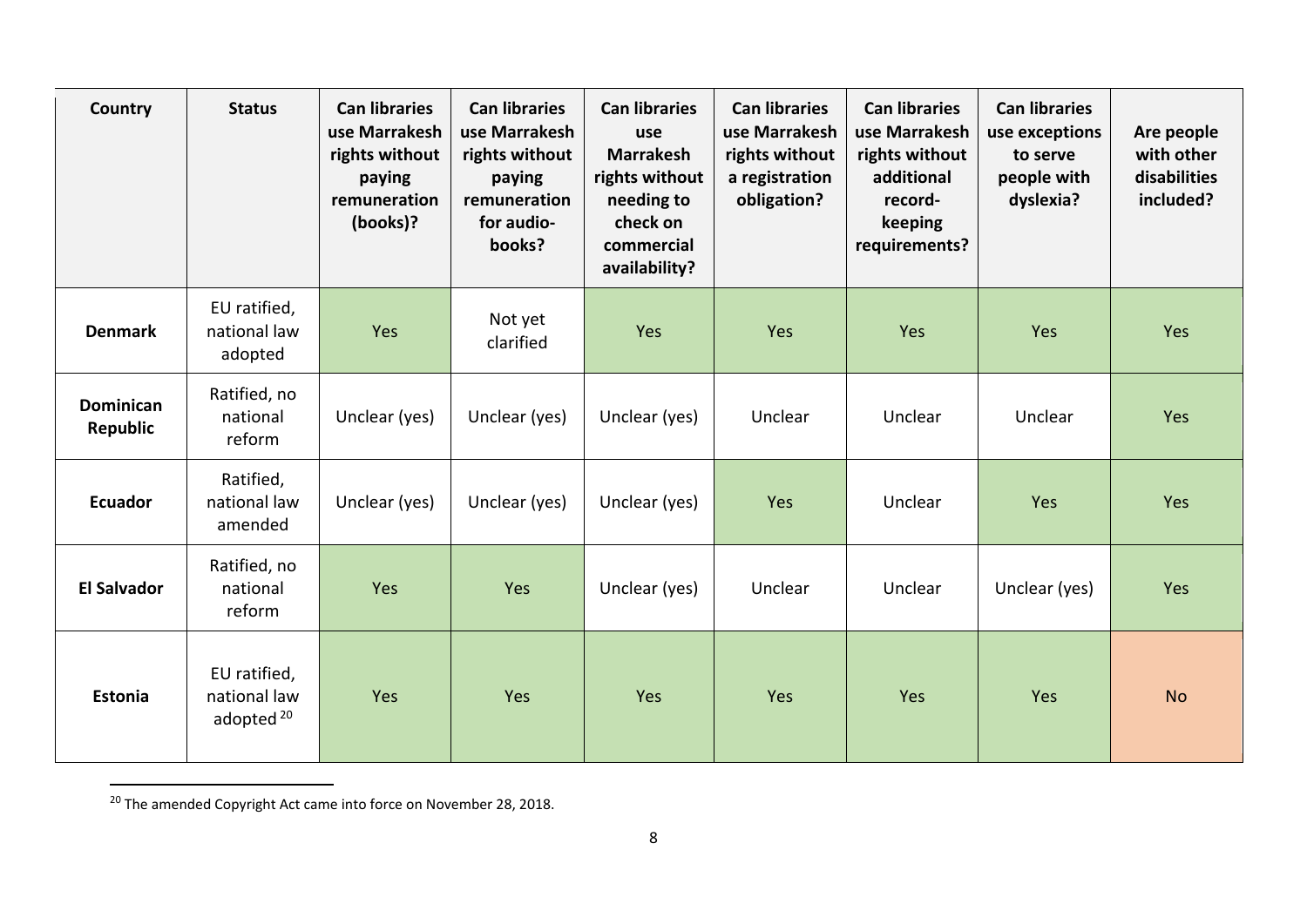| Country        | <b>Status</b>                                         | <b>Can libraries</b><br>use Marrakesh<br>rights without<br>paying<br>remuneration<br>(books)? | <b>Can libraries</b><br>use Marrakesh<br>rights without<br>paying<br>remuneration<br>for audio-<br>books? | <b>Can libraries</b><br>use<br><b>Marrakesh</b><br>rights without<br>needing to<br>check on<br>commercial<br>availability? | <b>Can libraries</b><br>use Marrakesh<br>rights without<br>a registration<br>obligation? | <b>Can libraries</b><br>use Marrakesh<br>rights without<br>additional<br>record-<br>keeping<br>requirements? | <b>Can libraries</b><br>use exceptions<br>to serve<br>people with<br>dyslexia? | Are people<br>with other<br>disabilities<br>included? |
|----------------|-------------------------------------------------------|-----------------------------------------------------------------------------------------------|-----------------------------------------------------------------------------------------------------------|----------------------------------------------------------------------------------------------------------------------------|------------------------------------------------------------------------------------------|--------------------------------------------------------------------------------------------------------------|--------------------------------------------------------------------------------|-------------------------------------------------------|
| Ethiopia       | Ratified, no<br>national<br>reform                    | Unclear                                                                                       | <b>Unclear</b>                                                                                            | Unclear                                                                                                                    | Unclear                                                                                  | Unclear                                                                                                      | Unclear                                                                        | Unclear                                               |
| <b>Finland</b> | EU ratified,<br>national law<br>adopted               | Yes                                                                                           | No <sup>21</sup>                                                                                          | Yes                                                                                                                        | Yes                                                                                      | No <sup>22</sup>                                                                                             | Yes                                                                            | No <sup>23</sup>                                      |
| <b>France</b>  | EU ratified,<br>national law<br>adopted <sup>24</sup> | Yes                                                                                           | Yes                                                                                                       | Yes                                                                                                                        | <b>No</b>                                                                                | <b>No</b>                                                                                                    | Yes                                                                            | Yes                                                   |
| Georgia*       | Not ratified,<br>no national<br>reform                | Yes                                                                                           | Yes                                                                                                       | <b>No</b>                                                                                                                  | Unclear                                                                                  | Unclear                                                                                                      | <b>No</b>                                                                      | <b>No</b>                                             |

 $21$  No, if a beneficiary person will have a permanent copy of an audio book.

<sup>&</sup>lt;sup>22</sup> Apart from the European Directive's record-keeping requirements, the Finnish Copyright Act says that authorised entities operating in Finland should give their name and contact information to the Ministry of Education and Culture and so that the ministry can report to the European Commission.

<sup>&</sup>lt;sup>23</sup> However, there is another piece of legislation in Finland concerning the production of copies for persons with hearing impairments, but that does not cover cross-border exchange of material.

<sup>&</sup>lt;sup>24</sup> It had been subject to infringement proceedings.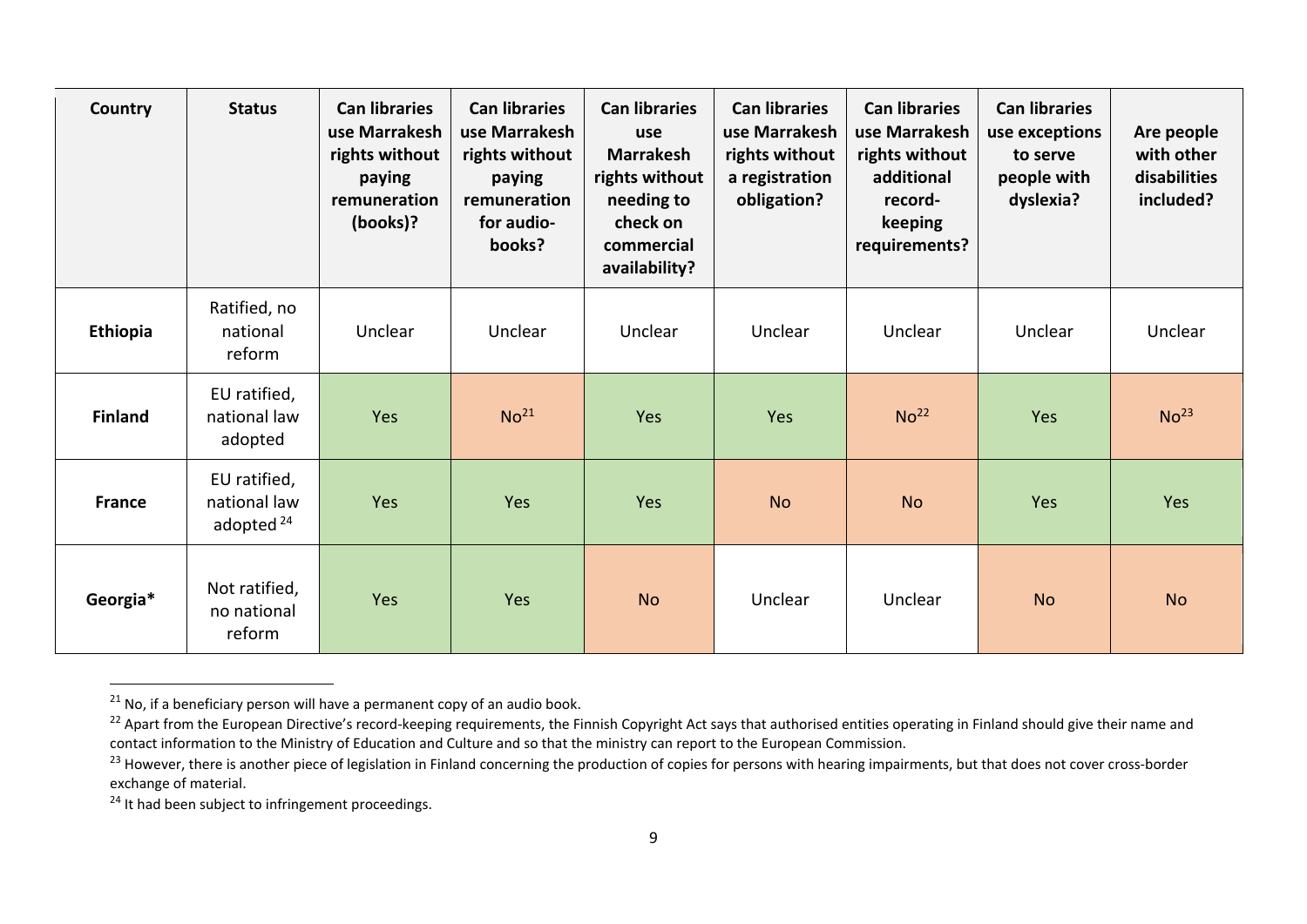| Country          | <b>Status</b>                                        | <b>Can libraries</b><br>use Marrakesh<br>rights without<br>paying<br>remuneration<br>(books)? | <b>Can libraries</b><br>use Marrakesh<br>rights without<br>paying<br>remuneration<br>for audio-<br>books? | <b>Can libraries</b><br>use<br><b>Marrakesh</b><br>rights without<br>needing to<br>check on<br>commercial<br>availability? | <b>Can libraries</b><br>use Marrakesh<br>rights without<br>a registration<br>obligation? | <b>Can libraries</b><br>use Marrakesh<br>rights without<br>additional<br>record-<br>keeping<br>requirements? | <b>Can libraries</b><br>use exceptions<br>to serve<br>people with<br>dyslexia? | Are people<br>with other<br>disabilities<br>included? |
|------------------|------------------------------------------------------|-----------------------------------------------------------------------------------------------|-----------------------------------------------------------------------------------------------------------|----------------------------------------------------------------------------------------------------------------------------|------------------------------------------------------------------------------------------|--------------------------------------------------------------------------------------------------------------|--------------------------------------------------------------------------------|-------------------------------------------------------|
| Germany          | EU ratified,<br>national law<br>adopted              | <b>No</b>                                                                                     | <b>No</b>                                                                                                 | Yes                                                                                                                        | <b>No</b>                                                                                | <b>No</b>                                                                                                    | Yes                                                                            | Yes                                                   |
| Ghana            | Ratified, no<br>national<br>reform                   | Unclear                                                                                       | Unclear                                                                                                   | Unclear                                                                                                                    | Unclear                                                                                  | Unclear                                                                                                      | Unclear                                                                        | Unclear                                               |
| Greece*          | EU ratified,<br>national law<br>amended              | No <sup>25</sup>                                                                              | <b>No</b>                                                                                                 | Yes                                                                                                                        | Unclear                                                                                  | Unclear                                                                                                      | Unclear                                                                        | Unclear                                               |
| Guatemala        | Ratified,<br>national law<br>amended                 | Yes                                                                                           | Unclear                                                                                                   | Unclear                                                                                                                    | <b>No</b>                                                                                | Unclear                                                                                                      | Yes                                                                            | <b>No</b>                                             |
| <b>Holy See*</b> | Not ratified,<br>no national<br>reform <sup>26</sup> | Yes                                                                                           | Yes                                                                                                       | <b>No</b>                                                                                                                  | <b>No</b>                                                                                | <b>No</b>                                                                                                    | Yes                                                                            | Yes                                                   |

<sup>&</sup>lt;sup>25</sup> Compensation is payable for educational works, but not for literary works

 $^{26}$  A priori, the Holy See simply follows Italian copyright law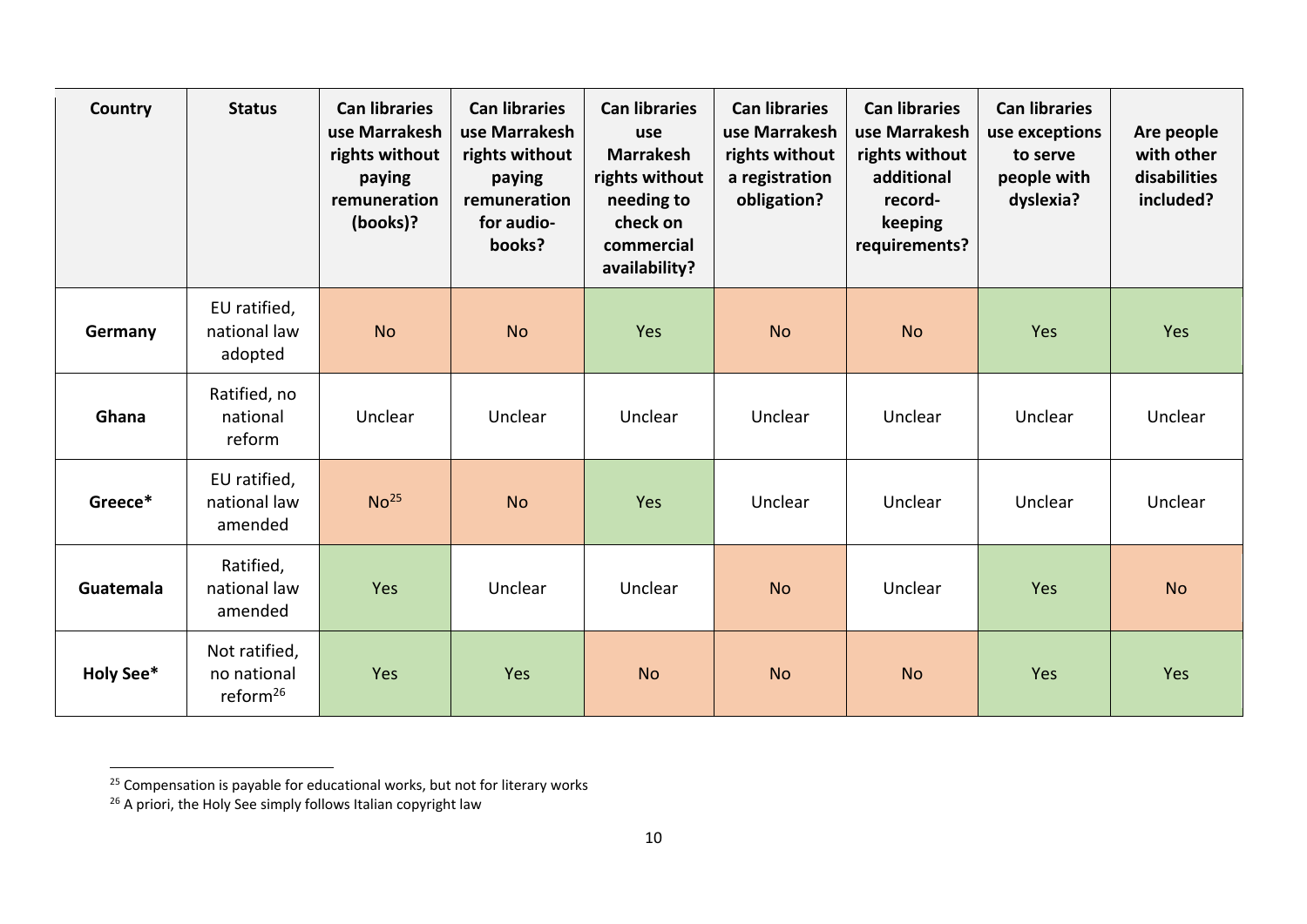| Country         | <b>Status</b>                                      | <b>Can libraries</b><br>use Marrakesh<br>rights without<br>paying<br>remuneration<br>(books)? | <b>Can libraries</b><br>use Marrakesh<br>rights without<br>paying<br>remuneration<br>for audio-<br>books? | <b>Can libraries</b><br>use<br><b>Marrakesh</b><br>rights without<br>needing to<br>check on<br>commercial<br>availability? | <b>Can libraries</b><br>use Marrakesh<br>rights without<br>a registration<br>obligation? | <b>Can libraries</b><br>use Marrakesh<br>rights without<br>additional<br>record-<br>keeping<br>requirements? | <b>Can libraries</b><br>use exceptions<br>to serve<br>people with<br>dyslexia? | Are people<br>with other<br>disabilities<br>included? |
|-----------------|----------------------------------------------------|-----------------------------------------------------------------------------------------------|-----------------------------------------------------------------------------------------------------------|----------------------------------------------------------------------------------------------------------------------------|------------------------------------------------------------------------------------------|--------------------------------------------------------------------------------------------------------------|--------------------------------------------------------------------------------|-------------------------------------------------------|
| <b>Honduras</b> | Ratified, no<br>national<br>reform                 | Unclear                                                                                       | Unclear                                                                                                   | Unclear                                                                                                                    | Unclear                                                                                  | Unclear                                                                                                      | Unclear                                                                        | Unclear                                               |
| <b>Hungary</b>  | EU ratified,<br>national law<br>adopted            | Yes                                                                                           | Yes                                                                                                       | Unclear                                                                                                                    | Unclear                                                                                  | Unclear                                                                                                      | Unclear                                                                        | Unclear                                               |
| Iceland*        | Ratified,<br>national law<br>adopted <sup>27</sup> | Unclear $^{28}$                                                                               | Unclear                                                                                                   | Yes                                                                                                                        | <b>No</b>                                                                                | Yes                                                                                                          | Yes                                                                            | Unclear                                               |
| India           | Ratified, no<br>national<br>reform                 | <b>No</b>                                                                                     | <b>No</b>                                                                                                 | Unclear                                                                                                                    | No <sup>29</sup>                                                                         | Unclear                                                                                                      | Yes                                                                            | Yes                                                   |
| Indonesia       | Ratified, no<br>national<br>reform                 | Yes                                                                                           | Yes                                                                                                       | Yes                                                                                                                        | Unclear                                                                                  | Unclear                                                                                                      | <b>No</b>                                                                      | <b>No</b>                                             |

<sup>&</sup>lt;sup>27</sup> Acceded in December 2021, coming into effect in March 2022

<sup>&</sup>lt;sup>28</sup> This is currently being reflected on, with consideration of the approaches taken by other Nordic countries

 $^{29}$  The beneficiary or authorised entity must apply to the copyright board for the right to do this.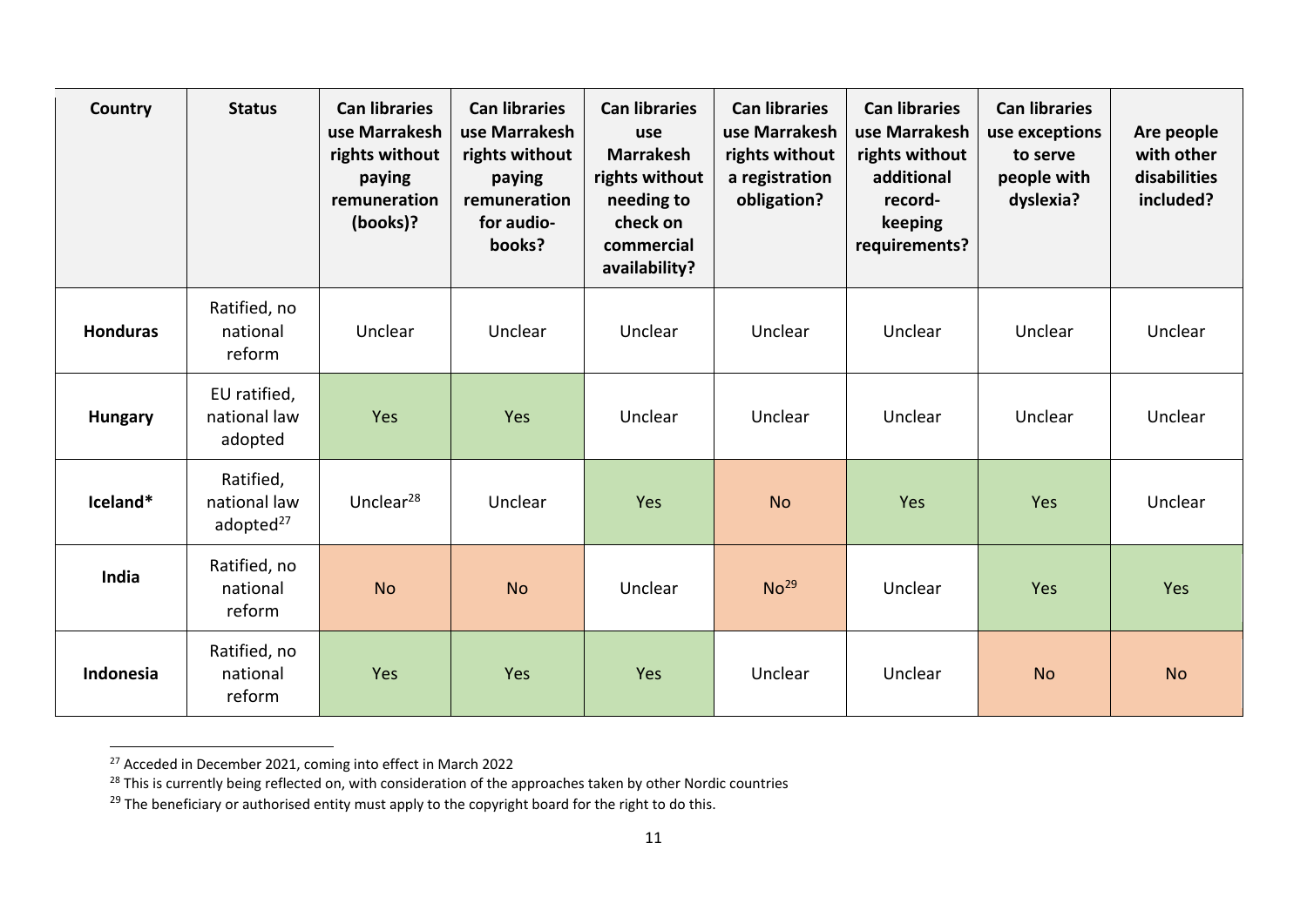| Country       | <b>Status</b>                                         | <b>Can libraries</b><br>use Marrakesh<br>rights without<br>paying<br>remuneration<br>(books)? | <b>Can libraries</b><br>use Marrakesh<br>rights without<br>paying<br>remuneration<br>for audio-<br>books? | <b>Can libraries</b><br>use<br><b>Marrakesh</b><br>rights without<br>needing to<br>check on<br>commercial<br>availability? | <b>Can libraries</b><br>use Marrakesh<br>rights without<br>a registration<br>obligation? | <b>Can libraries</b><br>use Marrakesh<br>rights without<br>additional<br>record-<br>keeping<br>requirements? | <b>Can libraries</b><br>use exceptions<br>to serve<br>people with<br>dyslexia? | Are people<br>with other<br>disabilities<br>included? |
|---------------|-------------------------------------------------------|-----------------------------------------------------------------------------------------------|-----------------------------------------------------------------------------------------------------------|----------------------------------------------------------------------------------------------------------------------------|------------------------------------------------------------------------------------------|--------------------------------------------------------------------------------------------------------------|--------------------------------------------------------------------------------|-------------------------------------------------------|
| Ireland       | EU ratified,<br>national law<br>adopted <sup>30</sup> | <b>Yes</b>                                                                                    | Yes                                                                                                       | Yes                                                                                                                        | Yes                                                                                      | Yes                                                                                                          | Yes                                                                            | Yes                                                   |
| <b>Israel</b> | Ratified,<br>national law<br>amended                  | Yes                                                                                           | Yes                                                                                                       | <b>No</b>                                                                                                                  | Yes                                                                                      | Unclear (yes)                                                                                                | Unclear (yes)                                                                  | Yes                                                   |
| Italy*        | EU ratified,<br>national law<br>adopted               | Yes                                                                                           | Yes                                                                                                       | No <sup>31</sup>                                                                                                           | <b>No</b>                                                                                | <b>No</b>                                                                                                    | Yes                                                                            | Yes                                                   |
| Japan         | Ratified,<br>national law<br>amended                  | Yes                                                                                           | Yes                                                                                                       | <b>No</b>                                                                                                                  | Yes                                                                                      | Yes                                                                                                          | Yes                                                                            | <b>No</b>                                             |

<sup>&</sup>lt;sup>30</sup> The relevant bill is published here: [https://dbei.gov.ie/en/What-We-Do/Innovation-Research-Development/Intellectual-Property/Copyright/Copyright-and-Other-](https://dbei.gov.ie/en/What-We-Do/Innovation-Research-Development/Intellectual-Property/Copyright/Copyright-and-Other-Intellectual-Property-Law-Provisions-Bill-2018/)[Intellectual-Property-Law-Provisions-Bill-2018/](https://dbei.gov.ie/en/What-We-Do/Innovation-Research-Development/Intellectual-Property/Copyright/Copyright-and-Other-Intellectual-Property-Law-Provisions-Bill-2018/)

 $\frac{31}{31}$  Contrary to European law, the Italian Statute does appear to impose a commercial availability check (see Article 71bis, 2-septies[: https://www.normattiva.it/uri](https://www.normattiva.it/uri-res/N2Ls?urn:nir:stato:legge:1941-04-22;633)[res/N2Ls?urn:nir:stato:legge:1941-04-22;633\)](https://www.normattiva.it/uri-res/N2Ls?urn:nir:stato:legge:1941-04-22;633)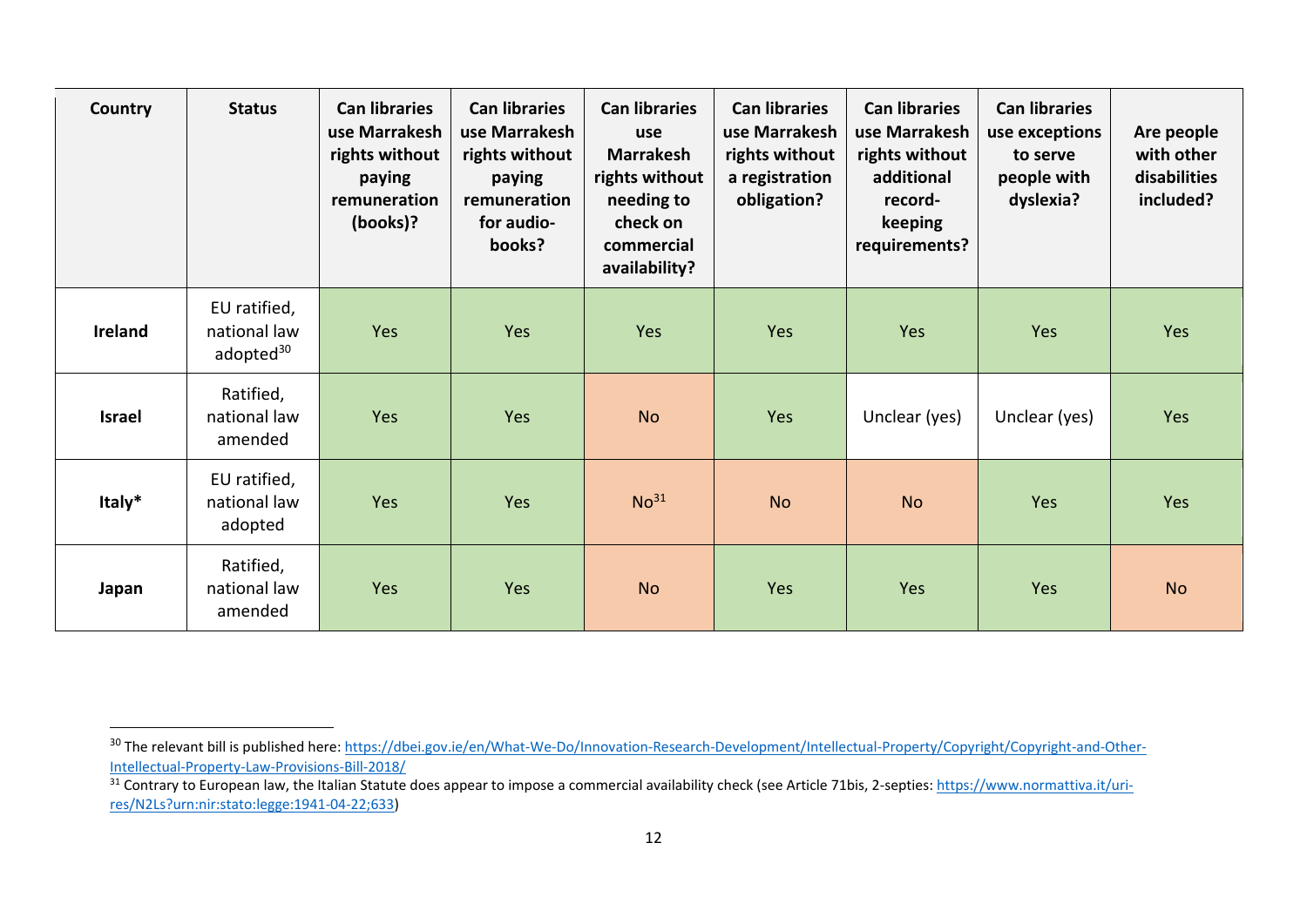| Country     | <b>Status</b>                                      | <b>Can libraries</b><br>use Marrakesh<br>rights without<br>paying<br>remuneration<br>(books)? | <b>Can libraries</b><br>use Marrakesh<br>rights without<br>paying<br>remuneration<br>for audio-<br>books? | <b>Can libraries</b><br>use<br><b>Marrakesh</b><br>rights without<br>needing to<br>check on<br>commercial<br>availability? | <b>Can libraries</b><br>use Marrakesh<br>rights without<br>a registration<br>obligation? | <b>Can libraries</b><br>use Marrakesh<br>rights without<br>additional<br>record-<br>keeping<br>requirements? | <b>Can libraries</b><br>use exceptions<br>to serve<br>people with<br>dyslexia? | Are people<br>with other<br>disabilities<br>included? |
|-------------|----------------------------------------------------|-----------------------------------------------------------------------------------------------|-----------------------------------------------------------------------------------------------------------|----------------------------------------------------------------------------------------------------------------------------|------------------------------------------------------------------------------------------|--------------------------------------------------------------------------------------------------------------|--------------------------------------------------------------------------------|-------------------------------------------------------|
| Jordan      | Ratified, no<br>national<br>reform                 | Unclear                                                                                       | Unclear                                                                                                   | Unclear                                                                                                                    | Unclear                                                                                  | Unclear                                                                                                      | Unclear                                                                        | Unclear                                               |
| Kazakhstan* | Not ratified,<br>no national<br>reform             | Yes                                                                                           | Yes                                                                                                       | <b>No</b>                                                                                                                  | Unclear                                                                                  | Unclear                                                                                                      | <b>No</b>                                                                      | <b>No</b>                                             |
| Kenya*      | Ratified,<br>national law<br>amended <sup>32</sup> | Yes                                                                                           | Yes                                                                                                       | <b>Yes</b>                                                                                                                 | No <sup>33</sup>                                                                         | Yes                                                                                                          | Yes                                                                            | Yes <sup>34</sup>                                     |
| Kiribati    | Ratified, no<br>national<br>reform <sup>35</sup>   | Yes                                                                                           | Yes                                                                                                       | Yes                                                                                                                        | Unclear                                                                                  | Unclear                                                                                                      | Yes                                                                            | Yes                                                   |

<sup>&</sup>lt;sup>32</sup> Legislation in 2019 made the relevant changes, followed by a renumbering in 2020: [https://www.eifl.net/sites/default/files/resources/ipok\\_bill\\_2020\\_14-04-](https://www.eifl.net/sites/default/files/resources/ipok_bill_2020_14-04-2020_final.pdf) 2020 final.pdf - see Section 225

 $\frac{33}{33}$  In the definition of "authorized entity", it appears that the entity must be approved or recognized by the government (Copyright Act Revised Edition 2020 [2001])

<sup>&</sup>lt;sup>34</sup> Domestically, making and sharing copies of works is permitted for people with all disabilities. It is only import and export of copies that is limited to people with Marrakesh disabilities

<sup>&</sup>lt;sup>35</sup> There is no reference to export/import in the law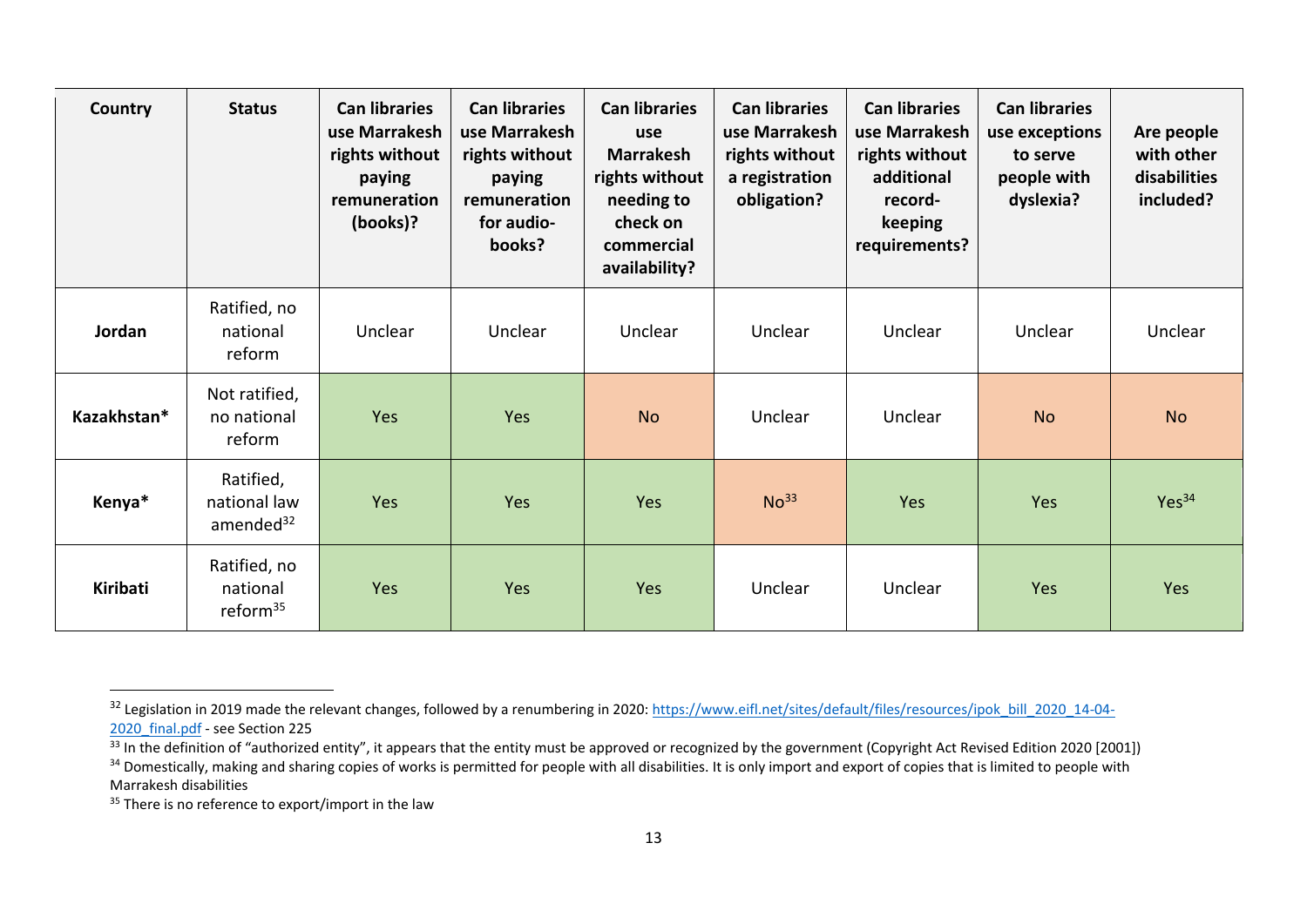| Country                  | <b>Status</b>                                         | <b>Can libraries</b><br>use Marrakesh<br>rights without<br>paying<br>remuneration<br>(books)? | <b>Can libraries</b><br>use Marrakesh<br>rights without<br>paying<br>remuneration<br>for audio-<br>books? | <b>Can libraries</b><br>use<br><b>Marrakesh</b><br>rights without<br>needing to<br>check on<br>commercial<br>availability? | <b>Can libraries</b><br>use Marrakesh<br>rights without<br>a registration<br>obligation? | <b>Can libraries</b><br>use Marrakesh<br>rights without<br>additional<br>record-<br>keeping<br>requirements? | <b>Can libraries</b><br>use exceptions<br>to serve<br>people with<br>dyslexia? | Are people<br>with other<br>disabilities<br>included? |
|--------------------------|-------------------------------------------------------|-----------------------------------------------------------------------------------------------|-----------------------------------------------------------------------------------------------------------|----------------------------------------------------------------------------------------------------------------------------|------------------------------------------------------------------------------------------|--------------------------------------------------------------------------------------------------------------|--------------------------------------------------------------------------------|-------------------------------------------------------|
| Kyrgyzstan <sup>36</sup> | Ratified,<br>national law<br>amended                  | Yes                                                                                           | Yes                                                                                                       | Unclear (yes)                                                                                                              | Yes                                                                                      | Yes                                                                                                          | Yes                                                                            | <b>No</b>                                             |
| Latvia                   | EU ratified,<br>national law<br>adopted <sup>37</sup> | Yes                                                                                           | Yes                                                                                                       | Yes                                                                                                                        | Yes <sup>38</sup>                                                                        | Yes                                                                                                          | Yes                                                                            | Yes                                                   |
| Lesotho                  | Ratified, no<br>national<br>reform                    | Unclear                                                                                       | Unclear                                                                                                   | Unclear                                                                                                                    | Unclear                                                                                  | Unclear                                                                                                      | Unclear                                                                        | Unclear                                               |

 $36$  Kyrgyzstan has been involved in a direct exchange of works under the Treaty with Canada.

 $37$  The Marrakesh provisions entered into force in Latvia on the 13 December 2018.

<sup>&</sup>lt;sup>38</sup> However, not all libraries are considered authorised entities, only "an institution the performance of which is not profit-making and which provides education or access to information for persons who are blind or with other reading difficulties".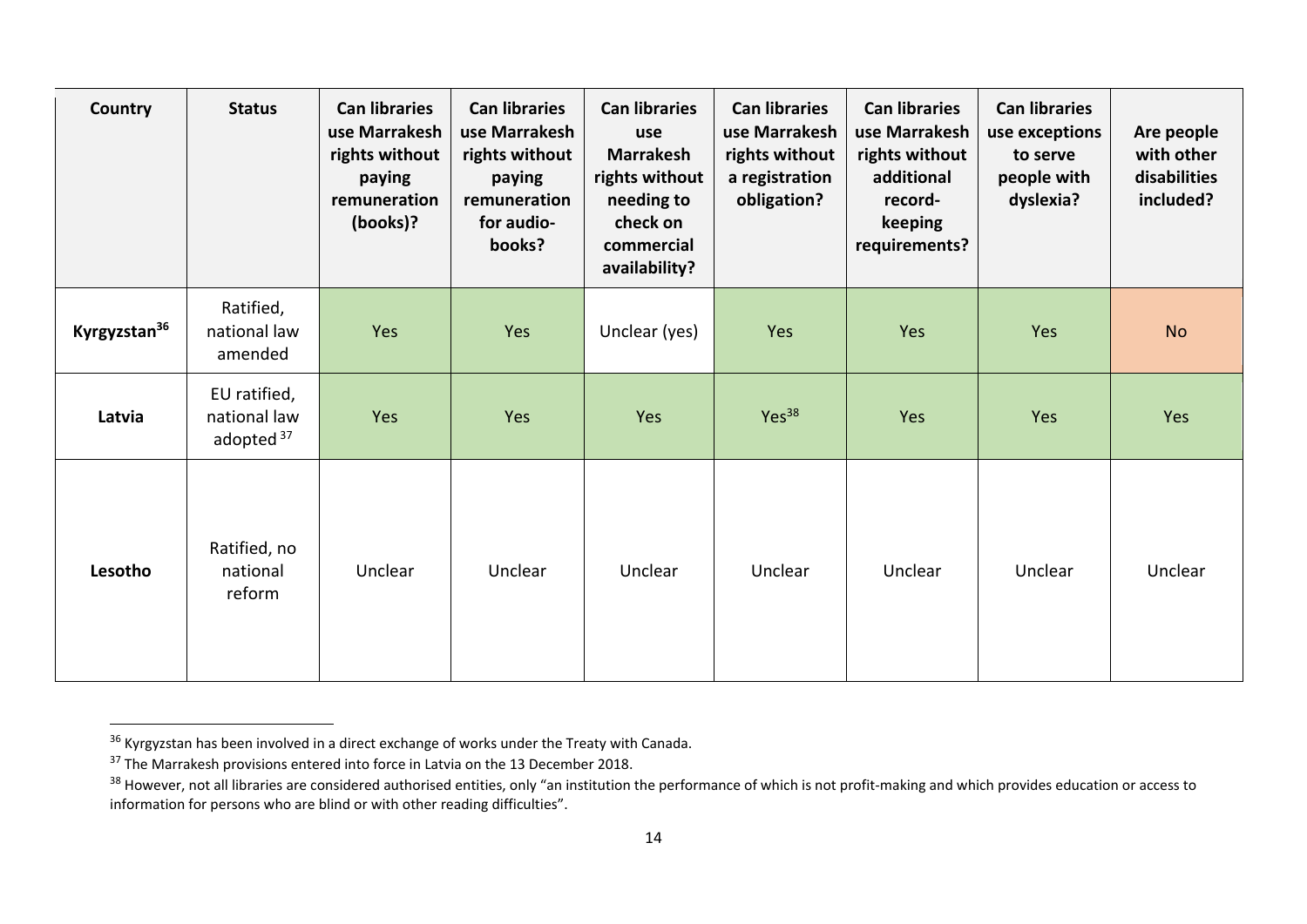| Country        | <b>Status</b>                                    | <b>Can libraries</b><br>use Marrakesh<br>rights without<br>paying<br>remuneration<br>(books)? | <b>Can libraries</b><br>use Marrakesh<br>rights without<br>paying<br>remuneration<br>for audio-<br>books? | <b>Can libraries</b><br>use<br><b>Marrakesh</b><br>rights without<br>needing to<br>check on<br>commercial<br>availability? | <b>Can libraries</b><br>use Marrakesh<br>rights without<br>a registration<br>obligation? | <b>Can libraries</b><br>use Marrakesh<br>rights without<br>additional<br>record-<br>keeping<br>requirements? | <b>Can libraries</b><br>use exceptions<br>to serve<br>people with<br>dyslexia? | Are people<br>with other<br>disabilities<br>included? |
|----------------|--------------------------------------------------|-----------------------------------------------------------------------------------------------|-----------------------------------------------------------------------------------------------------------|----------------------------------------------------------------------------------------------------------------------------|------------------------------------------------------------------------------------------|--------------------------------------------------------------------------------------------------------------|--------------------------------------------------------------------------------|-------------------------------------------------------|
| Liberia        | Ratified,<br>national law<br>amended             | Unclear (yes)                                                                                 | Unclear (yes)                                                                                             | <b>No</b>                                                                                                                  | Unclear                                                                                  | Unclear                                                                                                      | Yes                                                                            | Yes <sup>39</sup>                                     |
| Liechtenstein* | Ratified, no<br>national<br>reform <sup>40</sup> | <b>No</b>                                                                                     | <b>No</b>                                                                                                 | Yes                                                                                                                        | Unclear                                                                                  | Unclear                                                                                                      | Yes                                                                            | Yes                                                   |

<sup>&</sup>lt;sup>39</sup> For people with a hearing impairment.

<sup>&</sup>lt;sup>40</sup> The current law [\(https://wipolex.wipo.int/en/text/186895\)](https://wipolex.wipo.int/en/text/186895) allows the making of copies for people with any disability, but with an obligation to make payments when making or sharing more than just copies for individuals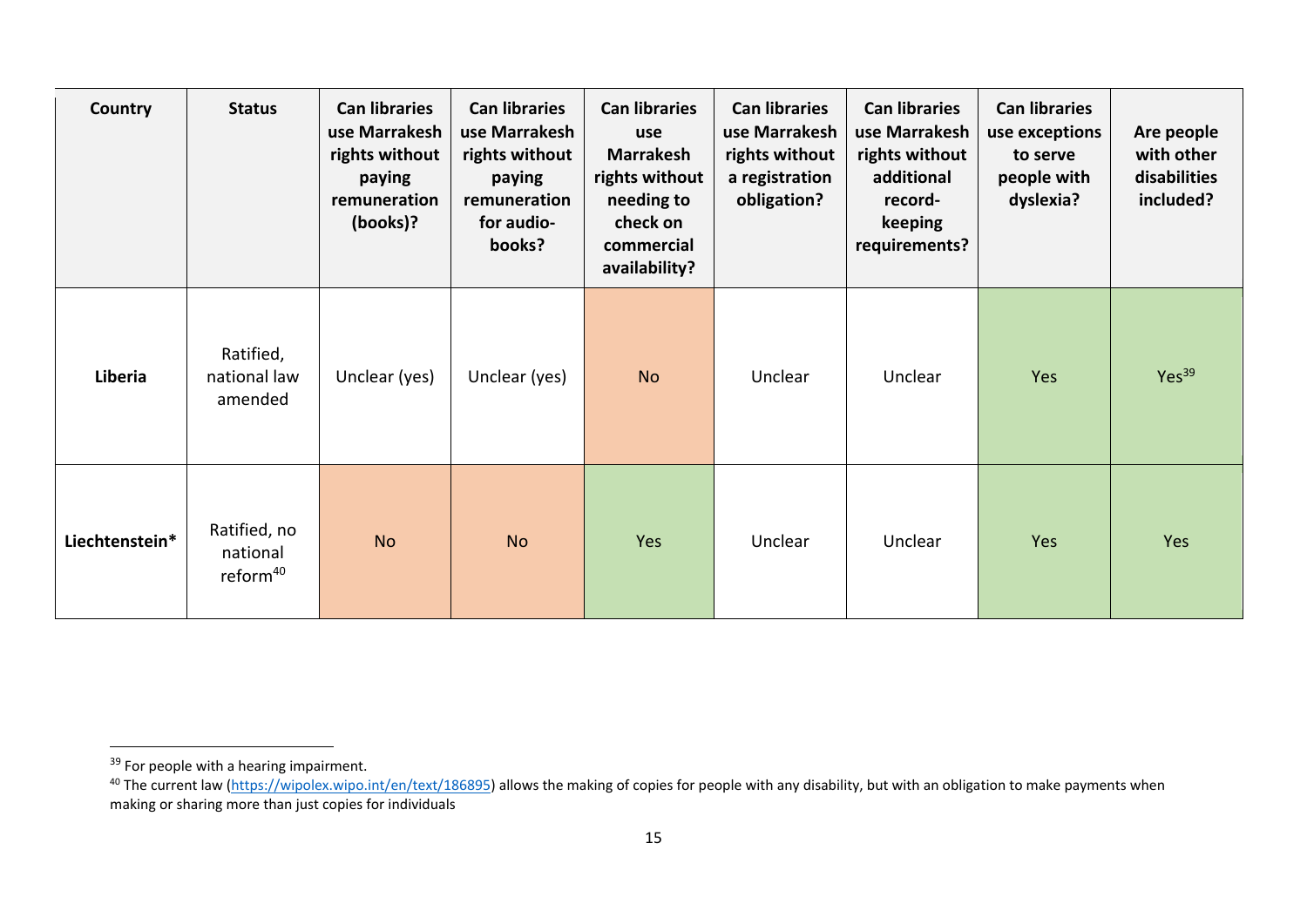| Country       | <b>Status</b>                                         | <b>Can libraries</b><br>use Marrakesh<br>rights without<br>paying<br>remuneration<br>(books)? | <b>Can libraries</b><br>use Marrakesh<br>rights without<br>paying<br>remuneration<br>for audio-<br>books? | <b>Can libraries</b><br>use<br><b>Marrakesh</b><br>rights without<br>needing to<br>check on<br>commercial<br>availability? | <b>Can libraries</b><br>use Marrakesh<br>rights without<br>a registration<br>obligation? | <b>Can libraries</b><br>use Marrakesh<br>rights without<br>additional<br>record-<br>keeping<br>requirements? | <b>Can libraries</b><br>use exceptions<br>to serve<br>people with<br>dyslexia? | Are people<br>with other<br>disabilities<br>included? |
|---------------|-------------------------------------------------------|-----------------------------------------------------------------------------------------------|-----------------------------------------------------------------------------------------------------------|----------------------------------------------------------------------------------------------------------------------------|------------------------------------------------------------------------------------------|--------------------------------------------------------------------------------------------------------------|--------------------------------------------------------------------------------|-------------------------------------------------------|
| Lithuania*    | EU ratified,<br>national law<br>adopted <sup>41</sup> | <b>Yes</b>                                                                                    | Yes                                                                                                       | Yes                                                                                                                        | Yes <sup>42</sup>                                                                        | <b>No</b>                                                                                                    | Yes                                                                            | Yes <sup>43</sup>                                     |
| Luxembourg    | EU ratified, no<br>national<br>reform <sup>44</sup>   | Yes                                                                                           | Yes                                                                                                       | Yes                                                                                                                        | Unclear                                                                                  | Unclear                                                                                                      | Yes                                                                            | Yes                                                   |
| <b>Malawi</b> | Ratified,<br>national law<br>amended                  | Yes $45$                                                                                      | Yes <sup>46</sup>                                                                                         | <b>No</b>                                                                                                                  | Unclear                                                                                  | Unclear                                                                                                      | Yes                                                                            | Unclear                                               |

<sup>&</sup>lt;sup>41</sup> The national law has been approved by the Parliament, and all procedures are completed.

<sup>&</sup>lt;sup>42</sup>-The Ministry of Culture of the Republic of Lithuania (LRKM) provides the list of authorized entities in Lithuania and the customers should register at the libraries by providing the documents evidencing their disability.

<sup>&</sup>lt;sup>43</sup> People with other disabilities are included as well: physical disability (immobility of hands or head, etc.); comprehension disability, problems related to old age (dementia), autism spectrum disorder, dyslexia.

<sup>&</sup>lt;sup>44</sup> Luxembourg's existing copyright law does allow for an exception for people with visual or auditory disabilities

<sup>&</sup>lt;sup>45</sup> The law as it stands does not mention remuneration.

<sup>46</sup> Limited: audiovisual works can only be lent, not distributed.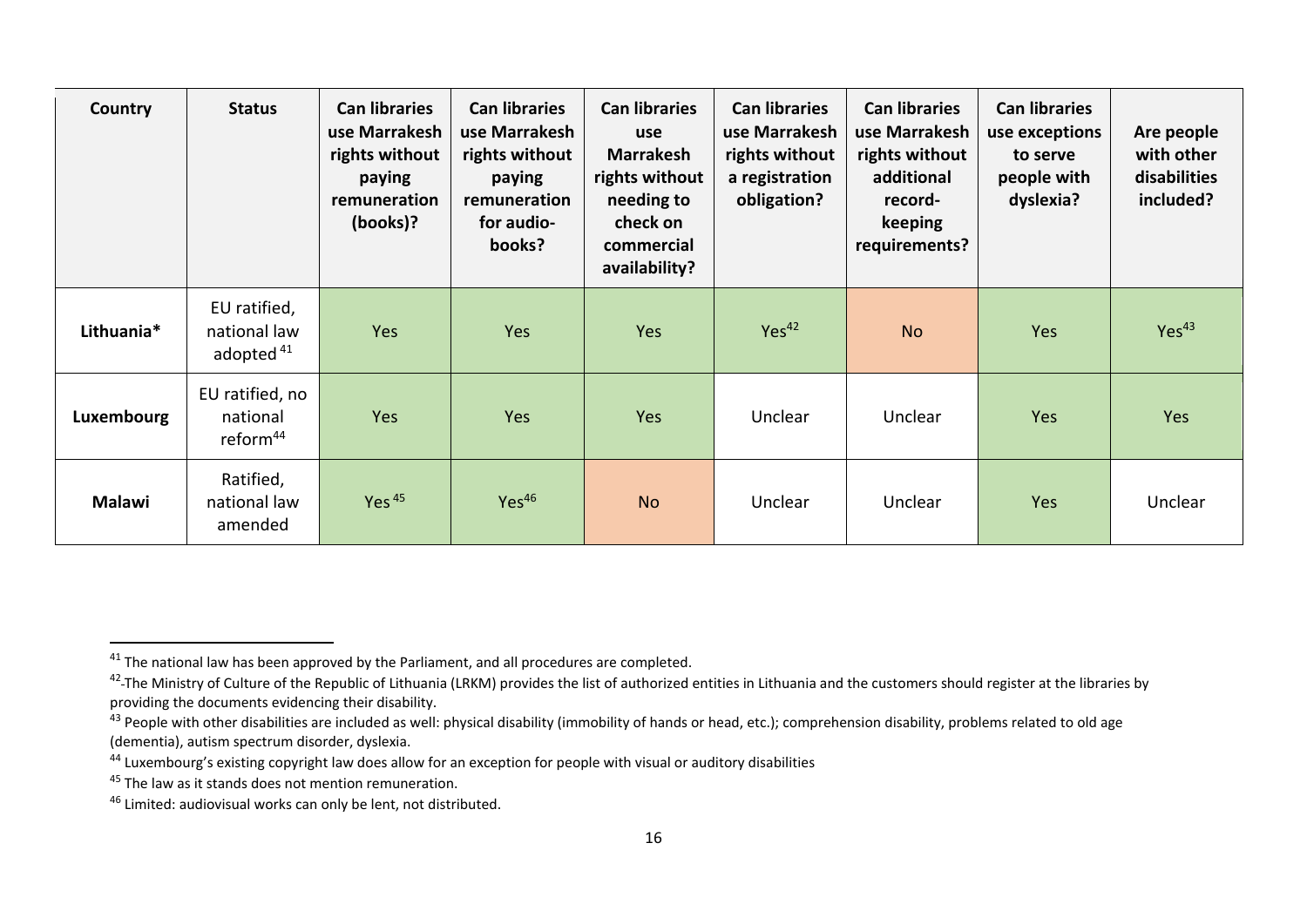| Country                           | <b>Status</b>                                    | <b>Can libraries</b><br>use Marrakesh<br>rights without<br>paying<br>remuneration<br>(books)? | <b>Can libraries</b><br>use Marrakesh<br>rights without<br>paying<br>remuneration<br>for audio-<br>books? | <b>Can libraries</b><br>use<br><b>Marrakesh</b><br>rights without<br>needing to<br>check on<br>commercial<br>availability? | <b>Can libraries</b><br>use Marrakesh<br>rights without<br>a registration<br>obligation? | <b>Can libraries</b><br>use Marrakesh<br>rights without<br>additional<br>record-<br>keeping<br>requirements? | <b>Can libraries</b><br>use exceptions<br>to serve<br>people with<br>dyslexia? | Are people<br>with other<br>disabilities<br>included? |
|-----------------------------------|--------------------------------------------------|-----------------------------------------------------------------------------------------------|-----------------------------------------------------------------------------------------------------------|----------------------------------------------------------------------------------------------------------------------------|------------------------------------------------------------------------------------------|--------------------------------------------------------------------------------------------------------------|--------------------------------------------------------------------------------|-------------------------------------------------------|
| Mali                              | Ratified, no<br>national<br>reform               | Unclear                                                                                       | Unclear                                                                                                   | Unclear                                                                                                                    | Unclear                                                                                  | Unclear                                                                                                      | Unclear                                                                        | Unclear                                               |
| <b>Malta</b>                      | EU ratified,<br>national law<br>adopted          | Unclear <sup>47</sup>                                                                         | Unclear <sup>48</sup>                                                                                     | Yes                                                                                                                        | Yes                                                                                      | Yes                                                                                                          | Yes                                                                            | <b>No</b>                                             |
| <b>Marshall</b><br><b>Islands</b> | Ratified, no<br>national<br>reform               | Unclear                                                                                       | Unclear                                                                                                   | Unclear                                                                                                                    | Unclear                                                                                  | Unclear                                                                                                      | Unclear                                                                        | Unclear                                               |
| Mauritius*                        | Ratified, no<br>national<br>reform <sup>49</sup> | Yes                                                                                           | Yes                                                                                                       | <b>No</b>                                                                                                                  | Yes                                                                                      | Unclear                                                                                                      | Unclear                                                                        | <b>No</b>                                             |

<sup>&</sup>lt;sup>47</sup> The law maintains the option of setting up a compensation scheme, if it appears that there is prejudice to the interests of authors

<sup>48</sup> See above

<sup>&</sup>lt;sup>49</sup> The current law dates from 2014. It allows for the making of copies, and their importation, subject to commercial availability tests. There is no reference to the possibility to export works, or other obvious provision around authorised entities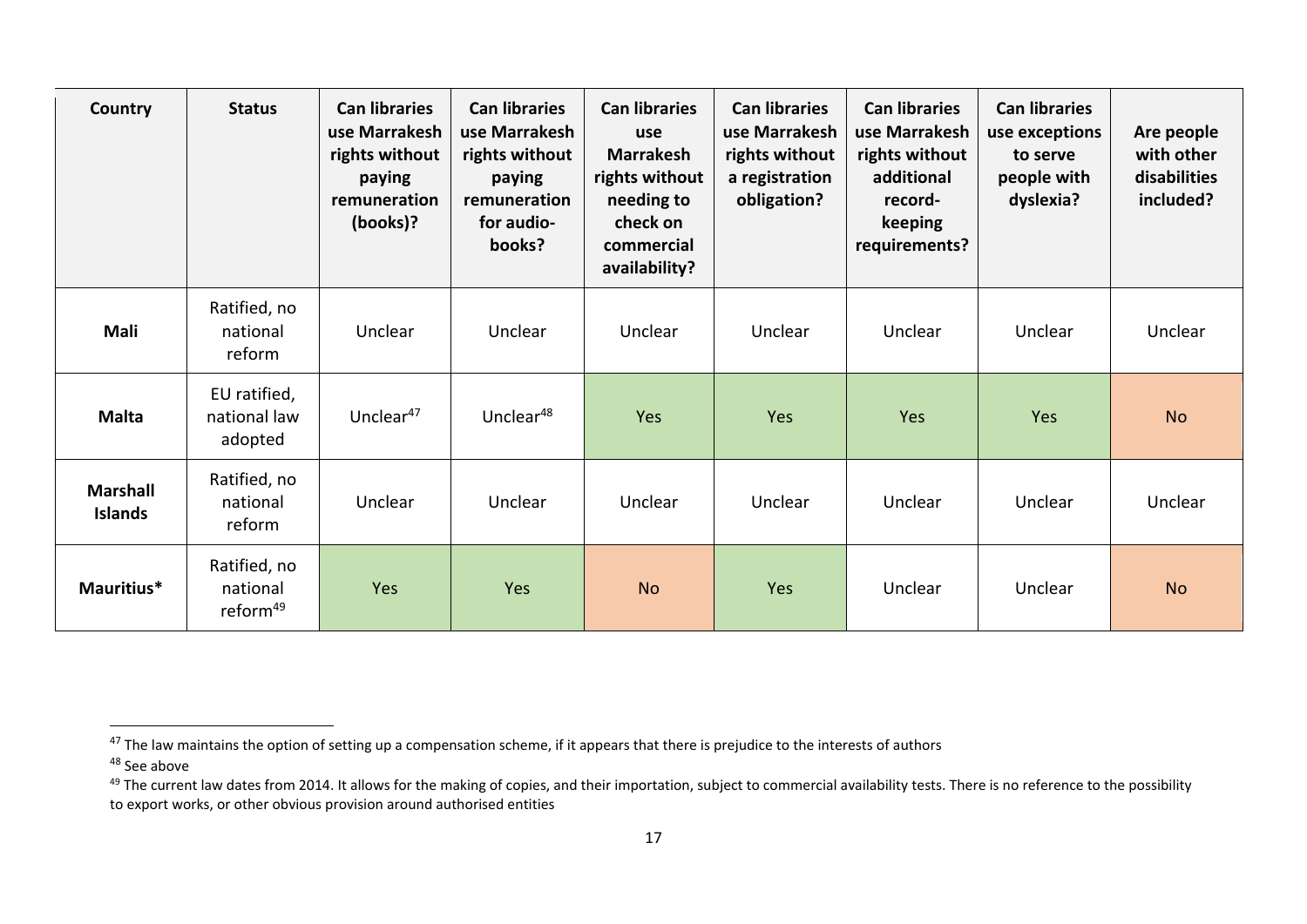| Country        | <b>Status</b>                                        | <b>Can libraries</b><br>use Marrakesh<br>rights without<br>paying<br>remuneration<br>(books)? | <b>Can libraries</b><br>use Marrakesh<br>rights without<br>paying<br>remuneration<br>for audio-<br>books? | <b>Can libraries</b><br>use<br><b>Marrakesh</b><br>rights without<br>needing to<br>check on<br>commercial<br>availability? | <b>Can libraries</b><br>use Marrakesh<br>rights without<br>a registration<br>obligation? | <b>Can libraries</b><br>use Marrakesh<br>rights without<br>additional<br>record-<br>keeping<br>requirements? | <b>Can libraries</b><br>use exceptions<br>to serve<br>people with<br>dyslexia? | Are people<br>with other<br>disabilities<br>included? |
|----------------|------------------------------------------------------|-----------------------------------------------------------------------------------------------|-----------------------------------------------------------------------------------------------------------|----------------------------------------------------------------------------------------------------------------------------|------------------------------------------------------------------------------------------|--------------------------------------------------------------------------------------------------------------|--------------------------------------------------------------------------------|-------------------------------------------------------|
| <b>Mexico</b>  | Ratified,<br>national law<br>amended <sup>50</sup>   | Yes                                                                                           | Yes                                                                                                       | Yes                                                                                                                        | <b>No</b>                                                                                | Yes                                                                                                          | Yes                                                                            | Unclear (yes)                                         |
| <b>Moldova</b> | Ratified, no<br>national<br>reform                   | Yes                                                                                           | Yes                                                                                                       | Unclear                                                                                                                    | Unclear                                                                                  | Unclear                                                                                                      | Yes                                                                            | Yes                                                   |
| Monaco*        | Not ratified,<br>no national<br>reform <sup>51</sup> | <b>No</b>                                                                                     | <b>No</b>                                                                                                 | <b>No</b>                                                                                                                  | n/a                                                                                      | n/a                                                                                                          | <b>No</b>                                                                      | <b>No</b>                                             |
| Mongolia       | Ratified, no<br>national<br>reform                   | Unclear (yes)                                                                                 | Unclear (yes)                                                                                             | <b>No</b>                                                                                                                  | Unclear                                                                                  | Unclear                                                                                                      | Unclear                                                                        | Yes <sup>52</sup>                                     |

<sup>&</sup>lt;sup>50</sup> International law is self-executing, and so where the Treaty is clear, beneficiaries and libraries can already draw on the rights. However, there are currently legal amendments under discussion.

 $51$  Current law makes no reference to people with disabilities

<sup>&</sup>lt;sup>52</sup> For people with a hearing impairment.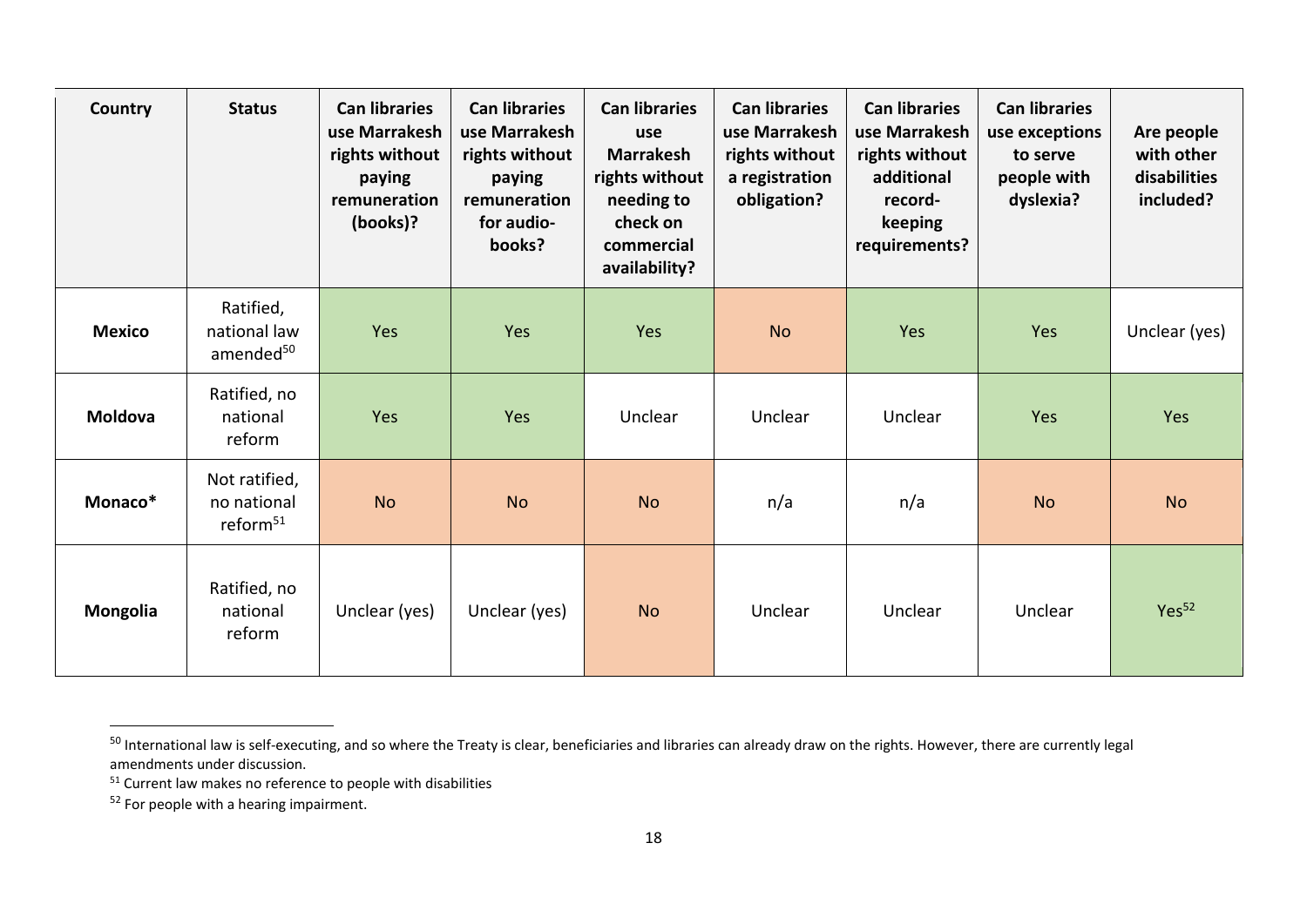| Country            | <b>Status</b>                                                                                             | <b>Can libraries</b><br>use Marrakesh<br>rights without<br>paying<br>remuneration<br>(books)? | <b>Can libraries</b><br>use Marrakesh<br>rights without<br>paying<br>remuneration<br>for audio-<br>books? | <b>Can libraries</b><br>use<br><b>Marrakesh</b><br>rights without<br>needing to<br>check on<br>commercial<br>availability? | <b>Can libraries</b><br>use Marrakesh<br>rights without<br>a registration<br>obligation? | <b>Can libraries</b><br>use Marrakesh<br>rights without<br>additional<br>record-<br>keeping<br>requirements? | <b>Can libraries</b><br>use exceptions<br>to serve<br>people with<br>dyslexia? | Are people<br>with other<br>disabilities<br>included? |
|--------------------|-----------------------------------------------------------------------------------------------------------|-----------------------------------------------------------------------------------------------|-----------------------------------------------------------------------------------------------------------|----------------------------------------------------------------------------------------------------------------------------|------------------------------------------------------------------------------------------|--------------------------------------------------------------------------------------------------------------|--------------------------------------------------------------------------------|-------------------------------------------------------|
| Montenegro*        | Ratification<br>imminent (bill<br>of ratification<br>adopted in<br>Dec. 2021),<br>national law<br>adopted | Yes                                                                                           | Yes                                                                                                       | <b>No</b>                                                                                                                  | Unclear                                                                                  | Unclear                                                                                                      | Yes                                                                            | Yes                                                   |
| <b>Morocco</b>     | Ratified, no<br>national<br>reform                                                                        | Unclear                                                                                       | Unclear                                                                                                   | Unclear                                                                                                                    | Unclear                                                                                  | Unclear                                                                                                      | Unclear                                                                        | Unclear                                               |
| <b>Netherlands</b> | EU ratified,<br>national law<br>adopted                                                                   | Yes                                                                                           | Yes                                                                                                       | Yes                                                                                                                        | Yes                                                                                      | Yes                                                                                                          | Yes                                                                            | <b>No</b>                                             |
| <b>New Zealand</b> | Ratified,<br>national law<br>adopted <sup>53</sup>                                                        | Yes                                                                                           | Yes                                                                                                       | Yes                                                                                                                        | Yes <sup>54</sup>                                                                        | <b>No</b>                                                                                                    | Yes                                                                            | <b>No</b>                                             |

<sup>53</sup> Copyright (Marrakesh Treaty Implementation) Amendment Act 2019, [http://www.legislation.govt.nz/act/public/2019/0043/latest/whole.html.](http://www.legislation.govt.nz/act/public/2019/0043/latest/whole.html) Also applies to Tokelau

<sup>&</sup>lt;sup>54</sup> However, the current draft indicates that notice has to be given to the Ministry before undertaking any activities as an authorised entity for the first time.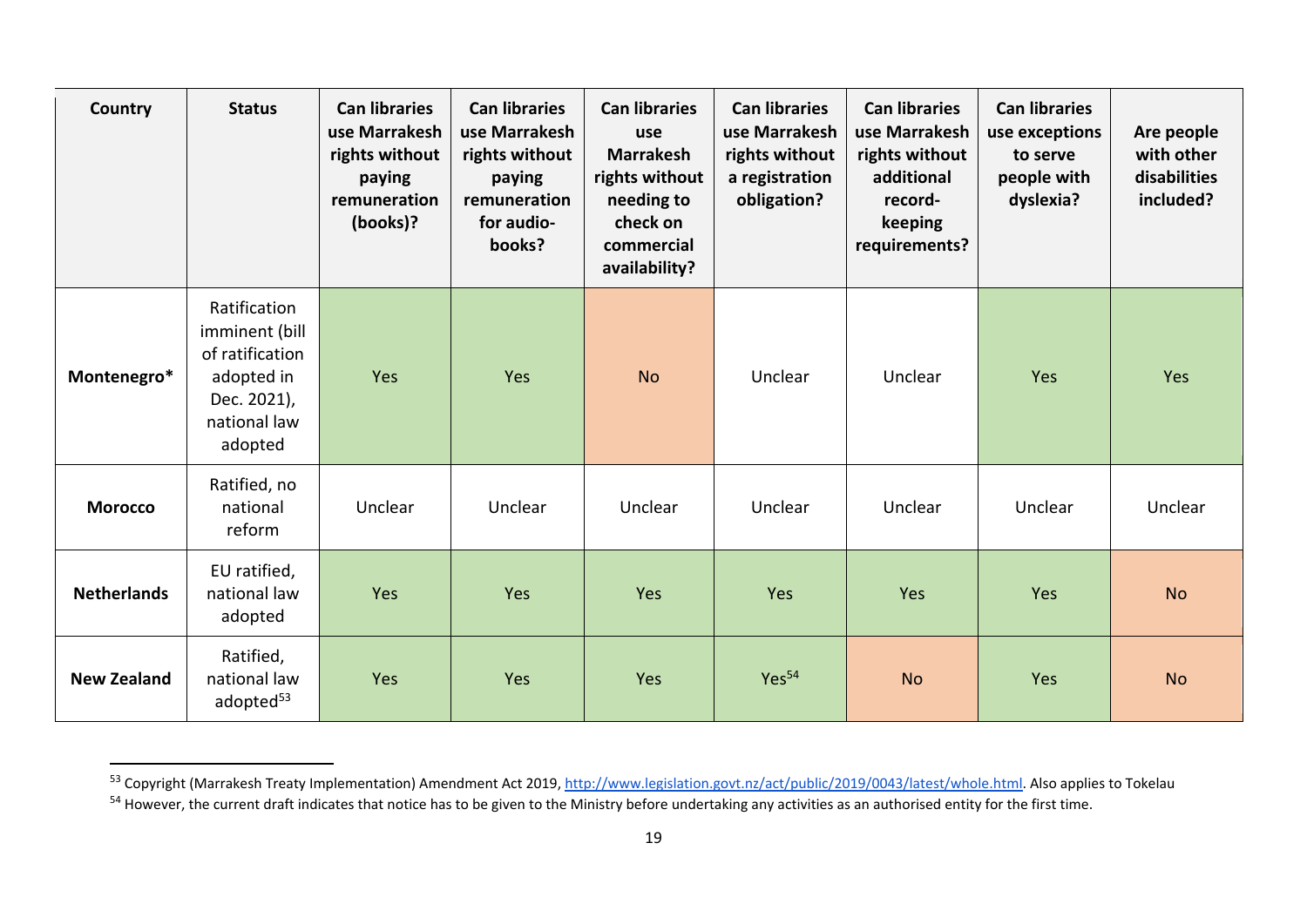| Country                    | <b>Status</b>                                                  | <b>Can libraries</b><br>use Marrakesh<br>rights without<br>paying<br>remuneration<br>(books)? | <b>Can libraries</b><br>use Marrakesh<br>rights without<br>paying<br>remuneration<br>for audio-<br>books? | <b>Can libraries</b><br>use<br><b>Marrakesh</b><br>rights without<br>needing to<br>check on<br>commercial<br>availability? | <b>Can libraries</b><br>use Marrakesh<br>rights without<br>a registration<br>obligation? | <b>Can libraries</b><br>use Marrakesh<br>rights without<br>additional<br>record-<br>keeping<br>requirements? | <b>Can libraries</b><br>use exceptions<br>to serve<br>people with<br>dyslexia? | Are people<br>with other<br>disabilities<br>included? |
|----------------------------|----------------------------------------------------------------|-----------------------------------------------------------------------------------------------|-----------------------------------------------------------------------------------------------------------|----------------------------------------------------------------------------------------------------------------------------|------------------------------------------------------------------------------------------|--------------------------------------------------------------------------------------------------------------|--------------------------------------------------------------------------------|-------------------------------------------------------|
| <b>Nicaragua</b>           | Ratified, no<br>national<br>reform <sup>55</sup>               | Yes                                                                                           | Yes                                                                                                       | Yes                                                                                                                        | Unclear                                                                                  | Unclear                                                                                                      | Unclear                                                                        | <b>No</b>                                             |
| <b>Nigeria</b>             | Ratified,<br>national law<br>under<br>discussion <sup>56</sup> | Yes                                                                                           | Yes                                                                                                       | Unclear (yes)                                                                                                              | Unclear                                                                                  | Unclear                                                                                                      | Unclear (yes)                                                                  | Unclear (yes)                                         |
| <b>North</b><br>Macedonia* | Not ratified,<br>no national<br>reform <sup>57</sup>           | Yes                                                                                           | Yes                                                                                                       | Yes                                                                                                                        | Unclear                                                                                  | Unclear                                                                                                      | Yes                                                                            | Yes                                                   |
| Norway*                    | Ratified,<br>National law<br>amended                           | <b>No</b>                                                                                     | <b>No</b>                                                                                                 | <b>Yes</b>                                                                                                                 | Yes                                                                                      | Yes                                                                                                          | Yes                                                                            | Yes                                                   |

<sup>&</sup>lt;sup>55</sup> Nicaragua's 1999 copyright law (article 34) allows for copying for people with blindness <u>http://www.sice.oas.org/int\_prop/nat\_leg/Nicaragua/L312.asp#CVSS</u>

<sup>&</sup>lt;sup>56</sup> The Copyright Bill, 2021 largely tracks the Marrakesh Treaty

<sup>&</sup>lt;sup>57</sup> See Article 52 of the current law: https://wipolex.wipo.int/en/text/437390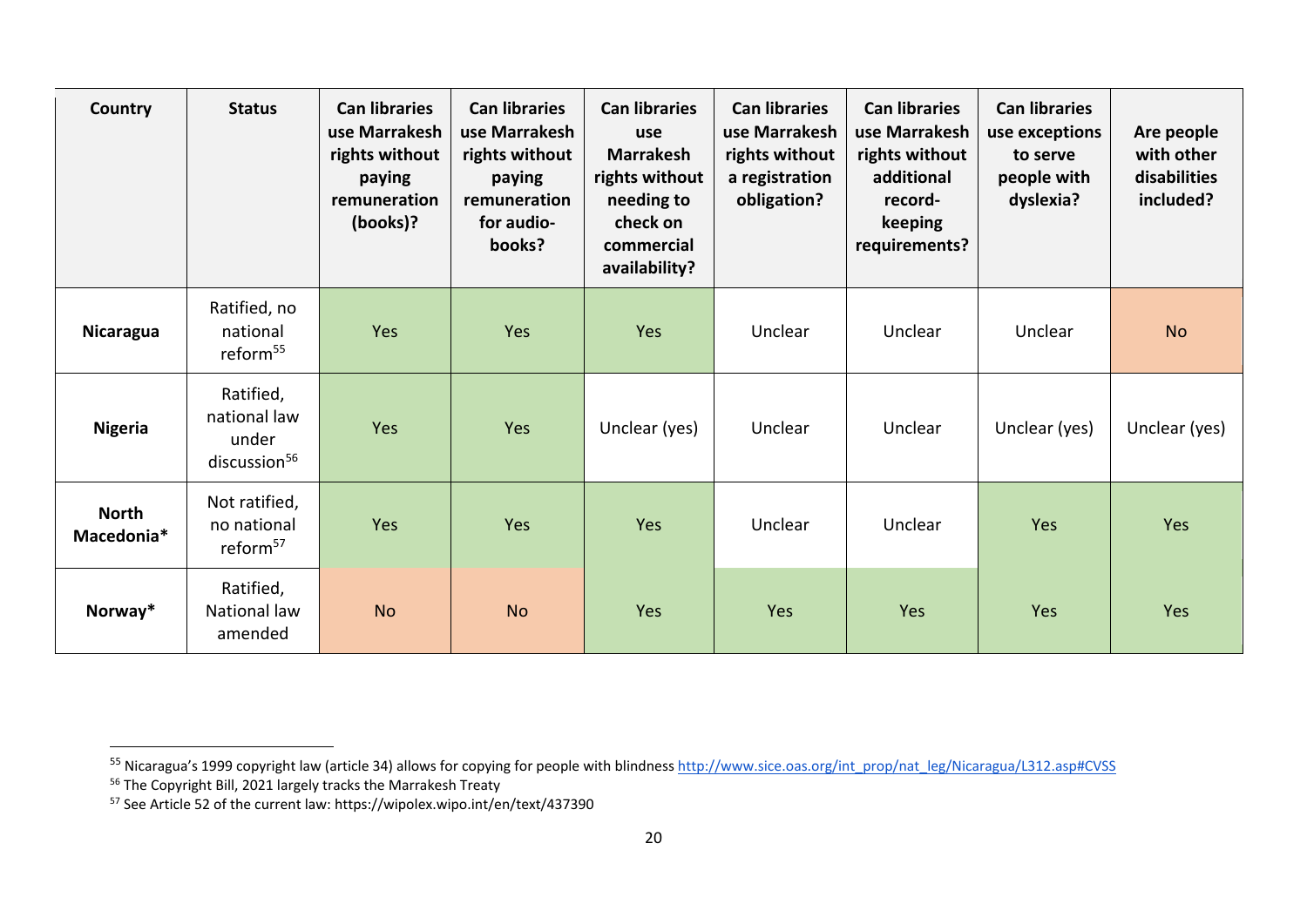| Country            | <b>Status</b>                                    | <b>Can libraries</b><br>use Marrakesh<br>rights without<br>paying<br>remuneration<br>(books)? | <b>Can libraries</b><br>use Marrakesh<br>rights without<br>paying<br>remuneration<br>for audio-<br>books? | <b>Can libraries</b><br>use<br><b>Marrakesh</b><br>rights without<br>needing to<br>check on<br>commercial<br>availability? | <b>Can libraries</b><br>use Marrakesh<br>rights without<br>a registration<br>obligation? | <b>Can libraries</b><br>use Marrakesh<br>rights without<br>additional<br>record-<br>keeping<br>requirements? | <b>Can libraries</b><br>use exceptions<br>to serve<br>people with<br>dyslexia? | Are people<br>with other<br>disabilities<br>included? |
|--------------------|--------------------------------------------------|-----------------------------------------------------------------------------------------------|-----------------------------------------------------------------------------------------------------------|----------------------------------------------------------------------------------------------------------------------------|------------------------------------------------------------------------------------------|--------------------------------------------------------------------------------------------------------------|--------------------------------------------------------------------------------|-------------------------------------------------------|
| Panama             | Ratified, no<br>national<br>reform               | Yes                                                                                           | Yes                                                                                                       | Unclear (yes)                                                                                                              | Unclear                                                                                  | Unclear                                                                                                      | Unclear                                                                        | <b>No</b>                                             |
| Paraguay           | Ratified, no<br>national<br>reform               | Unclear                                                                                       | Unclear                                                                                                   | Unclear                                                                                                                    | Unclear                                                                                  | Unclear                                                                                                      | Unclear                                                                        | Unclear                                               |
| Peru               | Ratified, no<br>national<br>reform               | Unclear                                                                                       | Unclear                                                                                                   | Unclear                                                                                                                    | Unclear                                                                                  | Unclear                                                                                                      | Unclear                                                                        | Unclear                                               |
| <b>Philippines</b> | Ratified, no<br>national<br>reform <sup>58</sup> | Unclear                                                                                       | Unclear                                                                                                   | Unclear                                                                                                                    | Unclear                                                                                  | Unclear                                                                                                      | Unclear                                                                        | Unclear                                               |
| <b>Poland</b>      | EU ratified,<br>national law<br>adopted          | Yes                                                                                           | Yes                                                                                                       | Yes                                                                                                                        | Yes                                                                                      | <b>No</b>                                                                                                    | Unclear                                                                        | Unclear (no)                                          |

<sup>58</sup> The Treaty will enter into force in the Republic of the Philippines on March 18, 2019.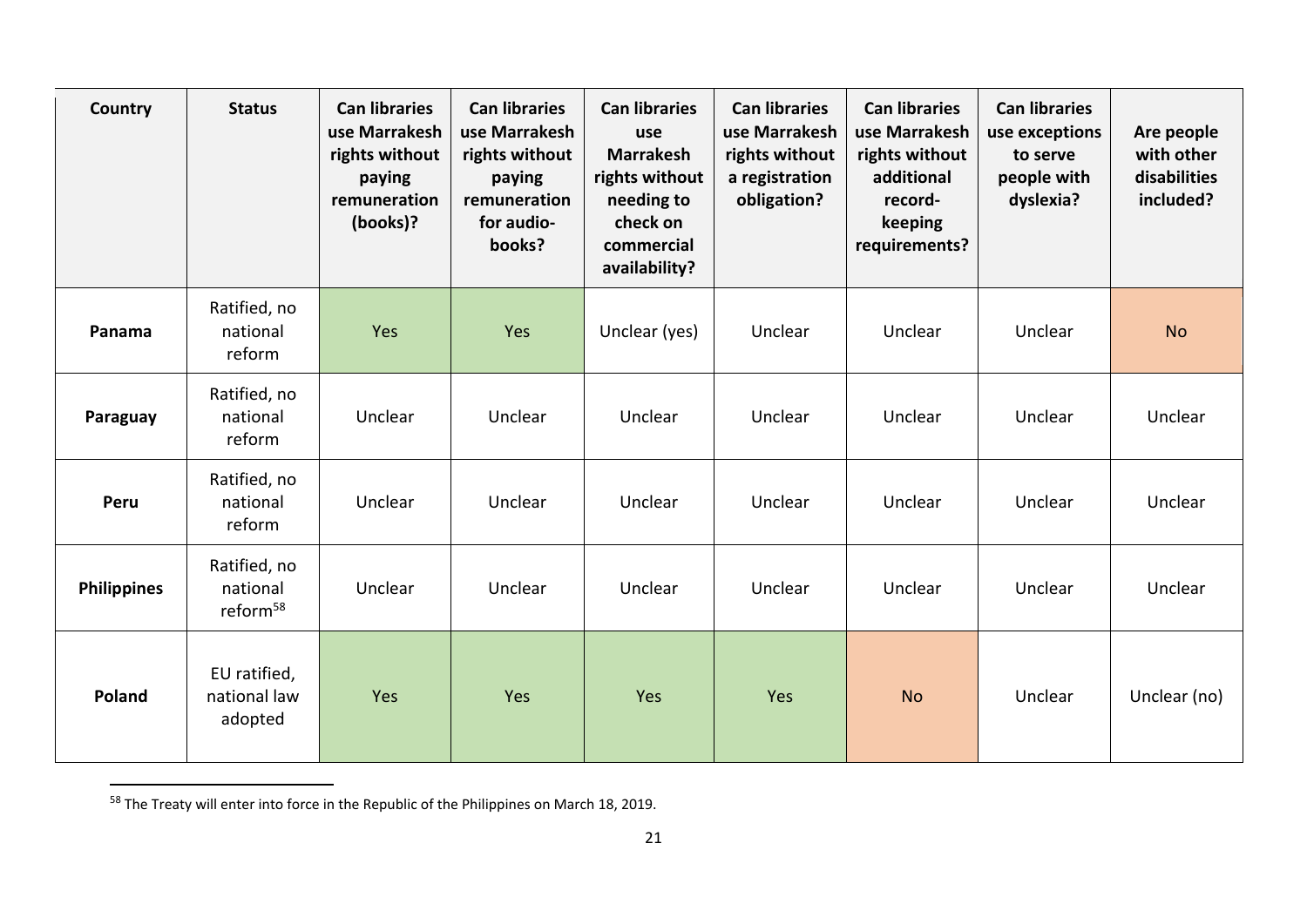| Country                            | <b>Status</b>                                    | <b>Can libraries</b><br>use Marrakesh<br>rights without<br>paying<br>remuneration<br>(books)? | <b>Can libraries</b><br>use Marrakesh<br>rights without<br>paying<br>remuneration<br>for audio-<br>books? | <b>Can libraries</b><br>use<br><b>Marrakesh</b><br>rights without<br>needing to<br>check on<br>commercial<br>availability? | <b>Can libraries</b><br>use Marrakesh<br>rights without<br>a registration<br>obligation? | <b>Can libraries</b><br>use Marrakesh<br>rights without<br>additional<br>record-<br>keeping<br>requirements? | <b>Can libraries</b><br>use exceptions<br>to serve<br>people with<br>dyslexia? | Are people<br>with other<br>disabilities<br>included? |
|------------------------------------|--------------------------------------------------|-----------------------------------------------------------------------------------------------|-----------------------------------------------------------------------------------------------------------|----------------------------------------------------------------------------------------------------------------------------|------------------------------------------------------------------------------------------|--------------------------------------------------------------------------------------------------------------|--------------------------------------------------------------------------------|-------------------------------------------------------|
| Portugal                           | EU ratified,<br>national law<br>adopted          | Unclear                                                                                       | Unclear                                                                                                   | Unclear                                                                                                                    | Unclear                                                                                  | Unclear                                                                                                      | Unclear                                                                        | Unclear                                               |
| Qatar                              | Ratified, no<br>national<br>reform <sup>59</sup> | Unclear                                                                                       | Unclear                                                                                                   | Unclear                                                                                                                    | Unclear                                                                                  | Unclear                                                                                                      | Unclear                                                                        | Unclear                                               |
| <b>Republic of</b><br><b>Korea</b> | Ratified, no<br>national<br>reform               | Yes <sup>60</sup>                                                                             | Yes                                                                                                       | Unclear                                                                                                                    | Unclear (yes)                                                                            | Unclear                                                                                                      | Unclear                                                                        | <b>No</b>                                             |
| Romania                            | EU ratified,<br>national law<br>adopted          | Yes                                                                                           | Yes                                                                                                       | Unclear                                                                                                                    | Unclear                                                                                  | Unclear                                                                                                      | Unclear                                                                        | Unclear                                               |

<sup>&</sup>lt;sup>59</sup> No amendment has been needed for the implementation of the Treaty as in Qatar ratification of a Treaty has direct effect. Entry into force of the provisions will be on January 24, 2019.

<sup>60</sup> But only Braille.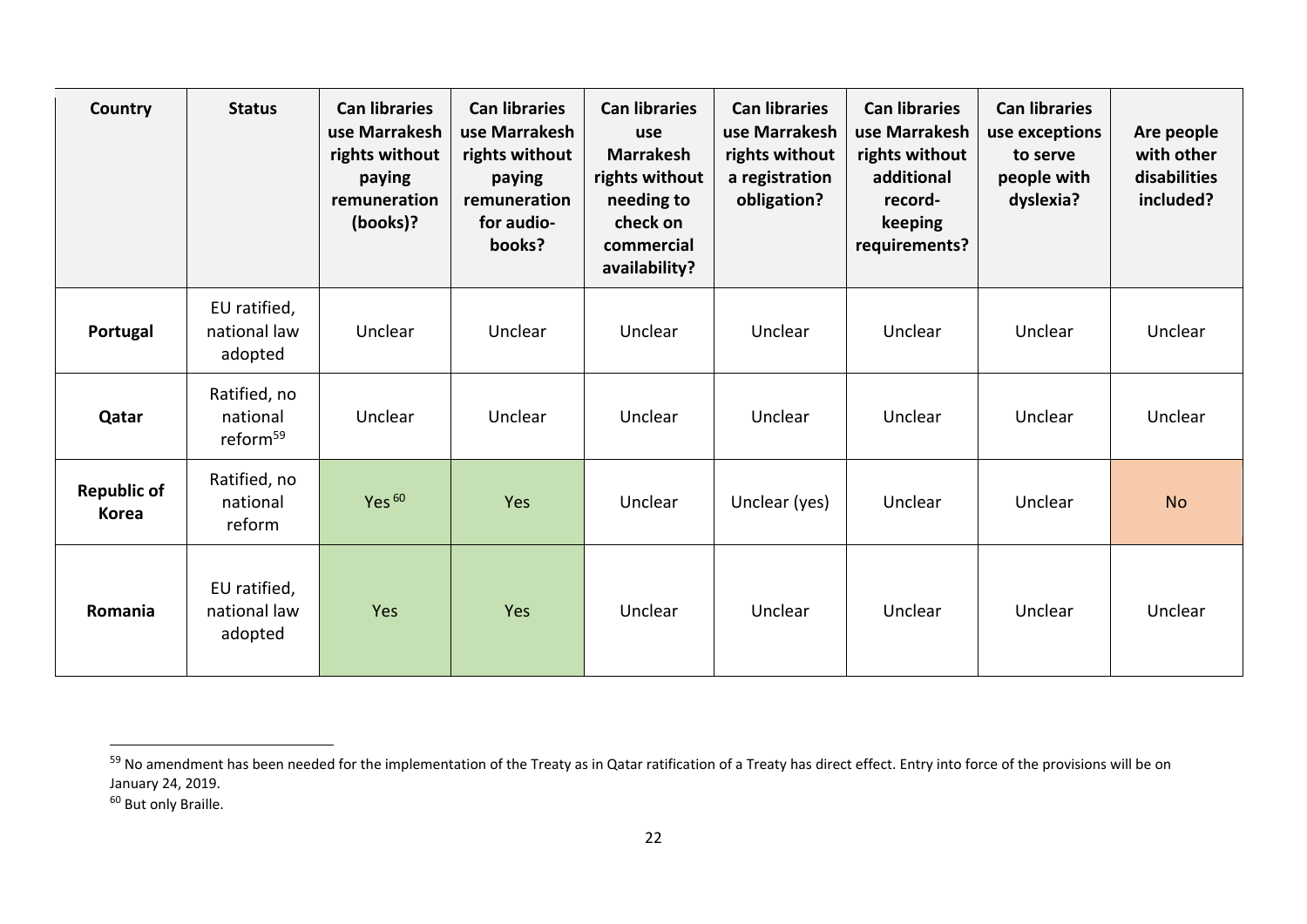| Country            | <b>Status</b>                                      | <b>Can libraries</b><br>use Marrakesh<br>rights without<br>paying<br>remuneration<br>(books)? | <b>Can libraries</b><br>use Marrakesh<br>rights without<br>paying<br>remuneration<br>for audio-<br>books? | <b>Can libraries</b><br>use<br><b>Marrakesh</b><br>rights without<br>needing to<br>check on<br>commercial<br>availability? | <b>Can libraries</b><br>use Marrakesh<br>rights without<br>a registration<br>obligation? | <b>Can libraries</b><br>use Marrakesh<br>rights without<br>additional<br>record-<br>keeping<br>requirements? | <b>Can libraries</b><br>use exceptions<br>to serve<br>people with<br>dyslexia? | Are people<br>with other<br>disabilities<br>included? |
|--------------------|----------------------------------------------------|-----------------------------------------------------------------------------------------------|-----------------------------------------------------------------------------------------------------------|----------------------------------------------------------------------------------------------------------------------------|------------------------------------------------------------------------------------------|--------------------------------------------------------------------------------------------------------------|--------------------------------------------------------------------------------|-------------------------------------------------------|
| <b>Russia</b>      | Ratified,<br>national law<br>amended <sup>61</sup> | Yes $62$                                                                                      | Yes $63$                                                                                                  | Unclear (yes)                                                                                                              | <b>No</b>                                                                                | Unclear                                                                                                      | Unclear (no)                                                                   | <b>No</b>                                             |
| Rwanda*            | Ratified, no<br>national<br>reform <sup>64</sup>   | Yes                                                                                           | Yes                                                                                                       | <b>No</b>                                                                                                                  | Unclear                                                                                  | Unclear                                                                                                      | Unclear                                                                        | <b>No</b>                                             |
| <b>Saint Lucia</b> | Ratified, no<br>national<br>reform                 | Unclear                                                                                       | Unclear                                                                                                   | Unclear                                                                                                                    | Unclear                                                                                  | Unclear                                                                                                      | Unclear                                                                        | Unclear                                               |

<sup>&</sup>lt;sup>61</sup> There are proposals to amend the current law in three ways: extend the beneficiaries in accordance with the Marrakesh Treaty, and to permit distribution and crossborder exchange of accessible format copies (Proposed amendments to Article 1274 of Part Four of the Civil Code of the Russian Federation, 16 December 2021), The closed list of special formats (Braille, crypto-protected, embossed (relief) graphics) remains as is.

<sup>&</sup>lt;sup>62</sup> Lending only, not distribution

 $63$  Lending only, not distribution

<sup>&</sup>lt;sup>64</sup> Rwanda is still operating with its 2009 law, which allows for reproduction for people with print disabilities, but subject to a commercial availability check. It is possible to import works, but there is no detail about export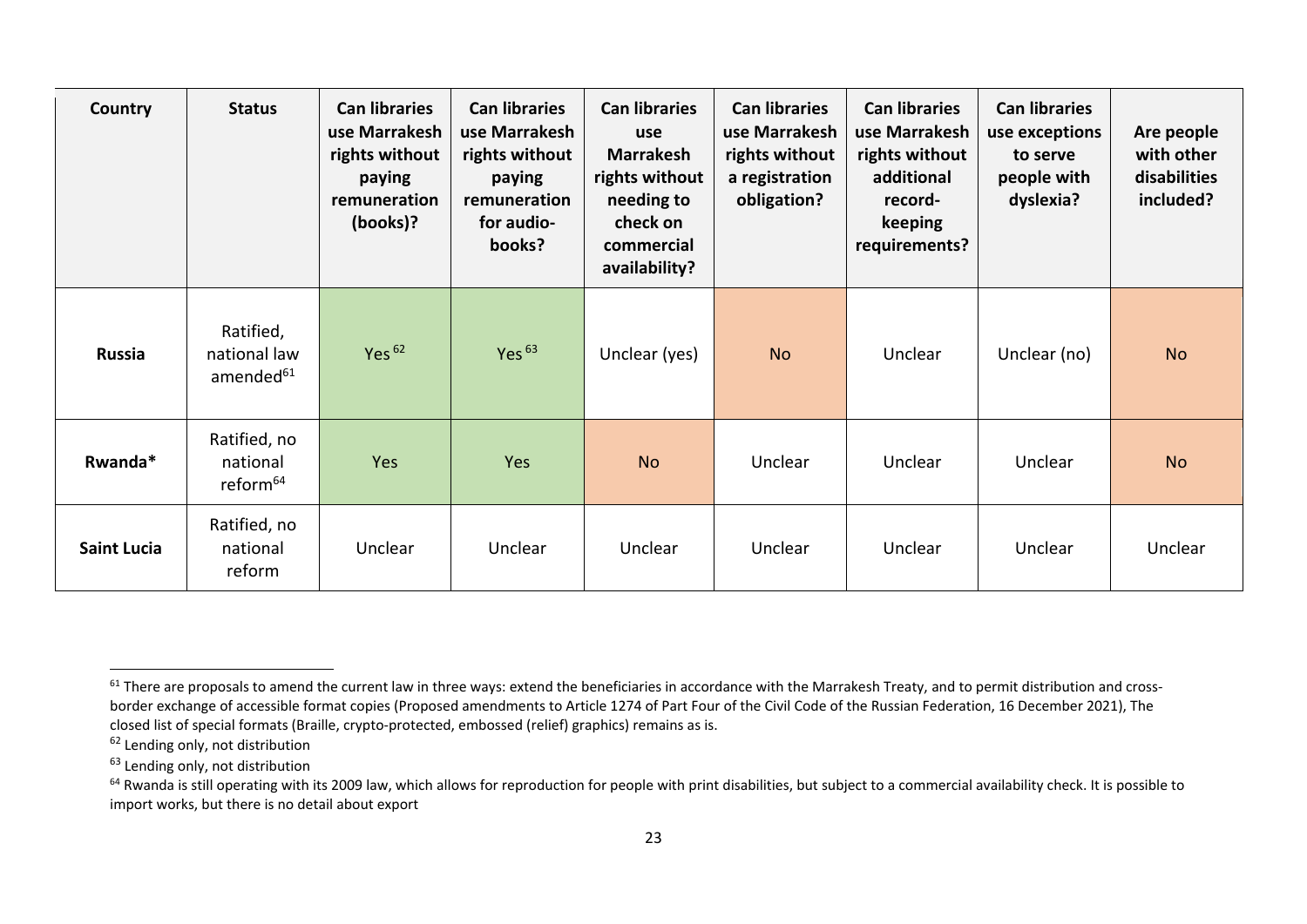| Country                         | <b>Status</b>                      | <b>Can libraries</b><br>use Marrakesh<br>rights without<br>paying<br>remuneration<br>(books)? | <b>Can libraries</b><br>use Marrakesh<br>rights without<br>paying<br>remuneration<br>for audio-<br>books? | <b>Can libraries</b><br>use<br><b>Marrakesh</b><br>rights without<br>needing to<br>check on<br>commercial<br>availability? | <b>Can libraries</b><br>use Marrakesh<br>rights without<br>a registration<br>obligation? | <b>Can libraries</b><br>use Marrakesh<br>rights without<br>additional<br>record-<br>keeping<br>requirements? | <b>Can libraries</b><br>use exceptions<br>to serve<br>people with<br>dyslexia? | Are people<br>with other<br>disabilities<br>included? |
|---------------------------------|------------------------------------|-----------------------------------------------------------------------------------------------|-----------------------------------------------------------------------------------------------------------|----------------------------------------------------------------------------------------------------------------------------|------------------------------------------------------------------------------------------|--------------------------------------------------------------------------------------------------------------|--------------------------------------------------------------------------------|-------------------------------------------------------|
| <b>Saint Vincent</b>            | Ratified, no<br>national<br>reform | Unclear                                                                                       | Unclear                                                                                                   | Unclear                                                                                                                    | Unclear                                                                                  | Unclear                                                                                                      | Unclear                                                                        | Unclear                                               |
| <b>San Marino</b>               | Ratified, no<br>national<br>reform | Unclear                                                                                       | Unclear                                                                                                   | Unclear                                                                                                                    | Unclear                                                                                  | Unclear                                                                                                      | Unclear                                                                        | Unclear                                               |
| Sao Tome and<br><b>Principe</b> | Ratified, no<br>national<br>reform | Unclear                                                                                       | Unclear                                                                                                   | Unclear                                                                                                                    | Unclear                                                                                  | Unclear                                                                                                      | Unclear                                                                        | Unclear                                               |
| Saudi Arabia                    | Ratified, no<br>national<br>reform | Unclear                                                                                       | Unclear                                                                                                   | Unclear                                                                                                                    | Unclear                                                                                  | Unclear                                                                                                      | Unclear                                                                        | Unclear                                               |
| Serbia*                         | Ratified, no<br>national<br>reform | Yes                                                                                           | Yes                                                                                                       | Unclear                                                                                                                    | Yes                                                                                      | Unclear                                                                                                      | Unclear                                                                        | Unclear                                               |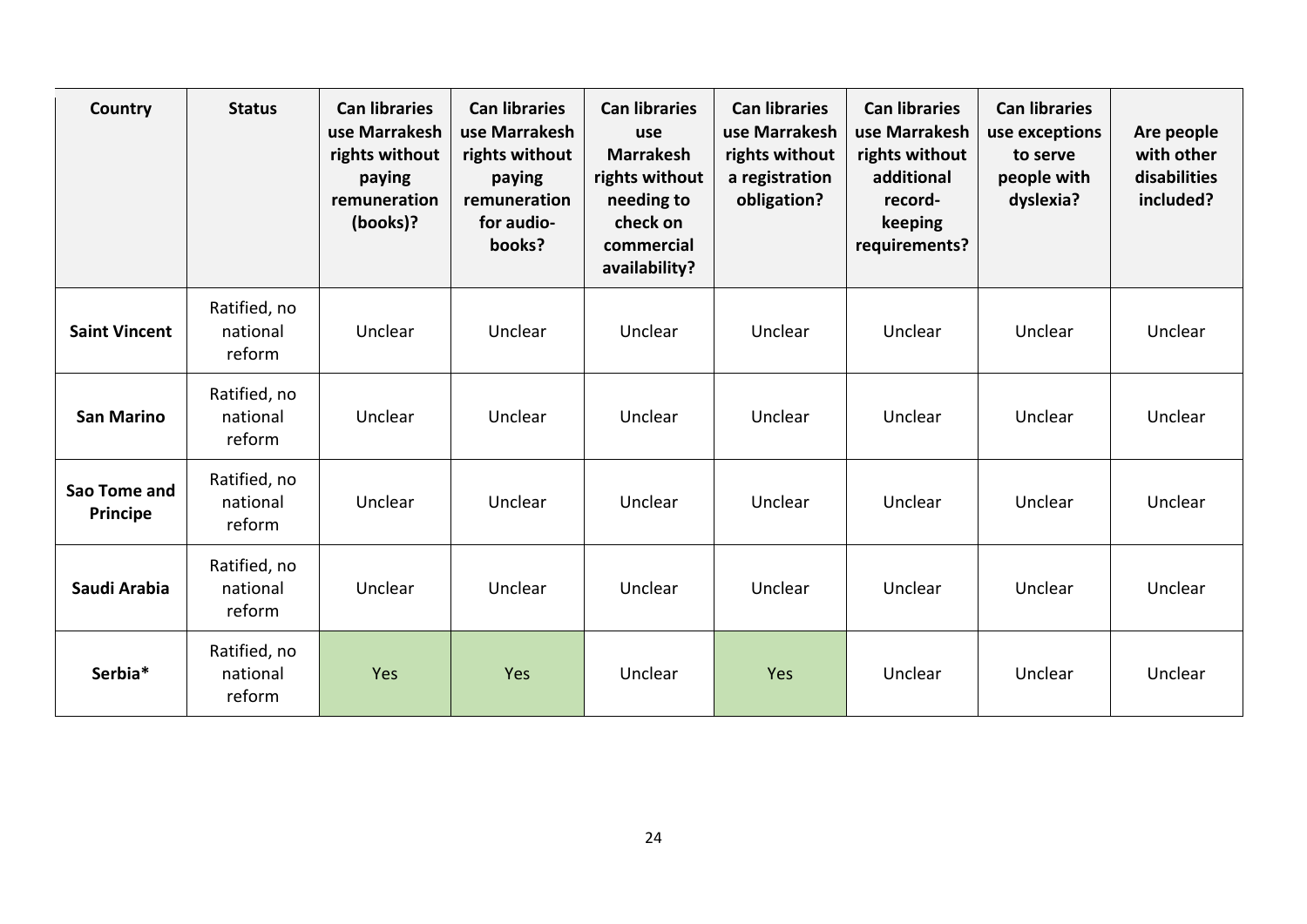| Country          | <b>Status</b>                                       | <b>Can libraries</b><br>use Marrakesh<br>rights without<br>paying<br>remuneration<br>(books)? | <b>Can libraries</b><br>use Marrakesh<br>rights without<br>paying<br>remuneration<br>for audio-<br>books? | <b>Can libraries</b><br>use<br><b>Marrakesh</b><br>rights without<br>needing to<br>check on<br>commercial<br>availability? | <b>Can libraries</b><br>use Marrakesh<br>rights without<br>a registration<br>obligation? | <b>Can libraries</b><br>use Marrakesh<br>rights without<br>additional<br>record-<br>keeping<br>requirements? | <b>Can libraries</b><br>use exceptions<br>to serve<br>people with<br>dyslexia? | Are people<br>with other<br>disabilities<br>included? |
|------------------|-----------------------------------------------------|-----------------------------------------------------------------------------------------------|-----------------------------------------------------------------------------------------------------------|----------------------------------------------------------------------------------------------------------------------------|------------------------------------------------------------------------------------------|--------------------------------------------------------------------------------------------------------------|--------------------------------------------------------------------------------|-------------------------------------------------------|
| <b>Singapore</b> | Ratified,<br>national law<br>amended                | Yes <sup>65</sup>                                                                             | Yes <sup>66</sup>                                                                                         | <b>No</b>                                                                                                                  | Yes                                                                                      | Unclear                                                                                                      | Unclear (yes)                                                                  | <b>No</b>                                             |
| Slovakia         | EU ratified,<br>national law<br>adopted             | Yes                                                                                           | Yes                                                                                                       | Unclear                                                                                                                    | <b>Yes</b>                                                                               | Unclear                                                                                                      | Unclear                                                                        | Unclear                                               |
| <b>Slovenia</b>  | EU ratified,<br>national law<br>under<br>discussion | Yes                                                                                           | Yes                                                                                                       | No <sup>67</sup>                                                                                                           | Yes                                                                                      | Yes                                                                                                          | Yes                                                                            | Yes                                                   |
| <b>Spain</b>     | EU ratified,<br>national law<br>adopted             | Yes                                                                                           | Yes                                                                                                       | Yes                                                                                                                        | Yes                                                                                      | <b>No</b>                                                                                                    | Yes                                                                            | <b>No</b>                                             |

 $^{65}$  Rightholders can ask for payment, but there is no automatic obligation to pay.

<sup>&</sup>lt;sup>66</sup> See footnote 36.

 $67$  The existing exception only applies if the relevant work is not available in the desired form. However this will most likely changed in the current reform.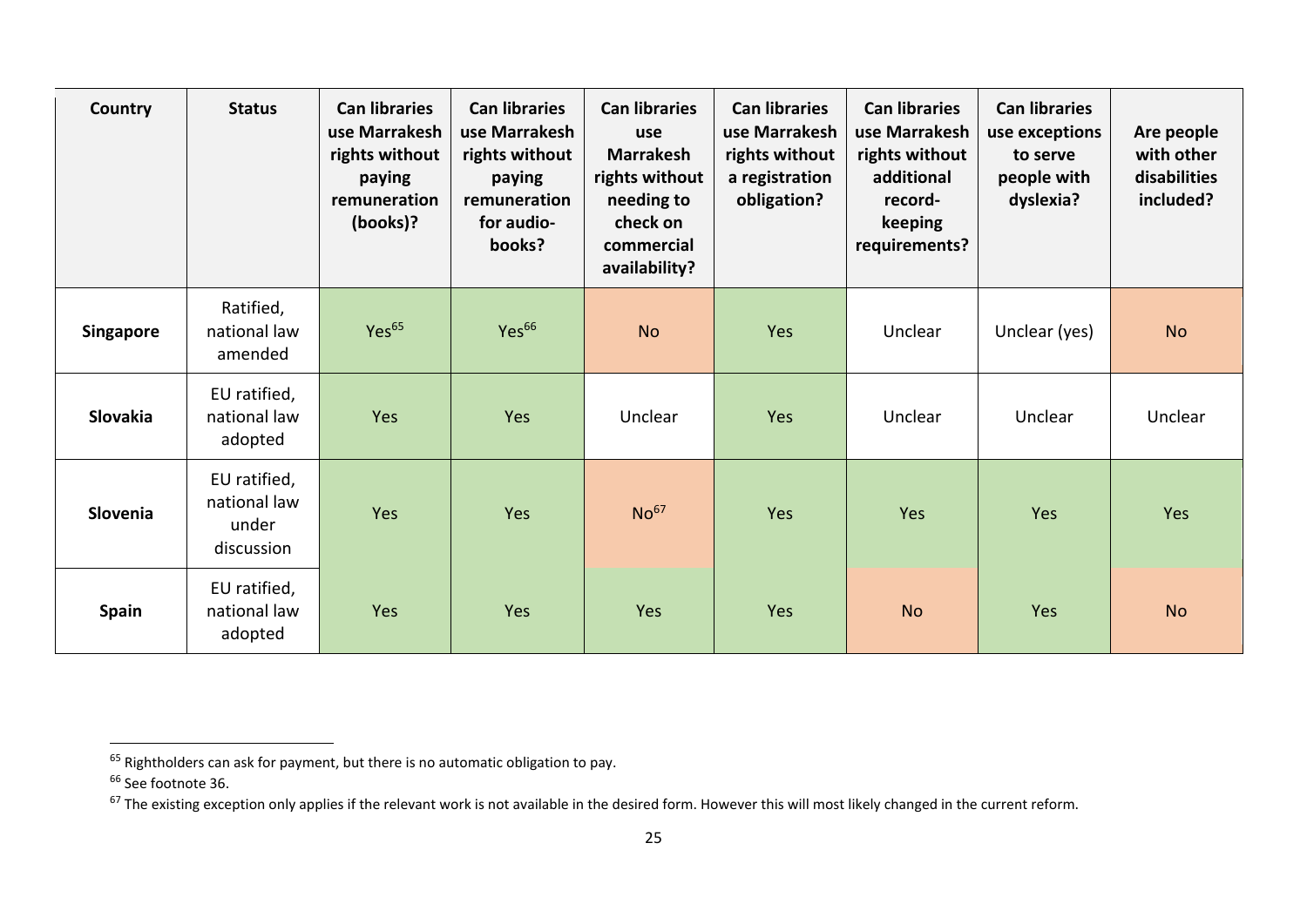| Country      | <b>Status</b>                                       | <b>Can libraries</b><br>use Marrakesh<br>rights without<br>paying<br>remuneration<br>(books)? | <b>Can libraries</b><br>use Marrakesh<br>rights without<br>paying<br>remuneration<br>for audio-<br>books? | <b>Can libraries</b><br>use<br><b>Marrakesh</b><br>rights without<br>needing to<br>check on<br>commercial<br>availability? | <b>Can libraries</b><br>use Marrakesh<br>rights without<br>a registration<br>obligation? | <b>Can libraries</b><br>use Marrakesh<br>rights without<br>additional<br>record-<br>keeping<br>requirements? | <b>Can libraries</b><br>use exceptions<br>to serve<br>people with<br>dyslexia? | Are people<br>with other<br>disabilities<br>included? |
|--------------|-----------------------------------------------------|-----------------------------------------------------------------------------------------------|-----------------------------------------------------------------------------------------------------------|----------------------------------------------------------------------------------------------------------------------------|------------------------------------------------------------------------------------------|--------------------------------------------------------------------------------------------------------------|--------------------------------------------------------------------------------|-------------------------------------------------------|
| Sri Lanka    | Ratified, no<br>national<br>reform                  | Unclear                                                                                       | Unclear                                                                                                   | Unclear                                                                                                                    | Unclear                                                                                  | Unclear                                                                                                      | Unclear                                                                        | Unclear                                               |
| Sweden*      | EU ratified,<br>national law<br>adopted             | Yes <sup>68</sup>                                                                             | Yes                                                                                                       | Yes                                                                                                                        | Yes                                                                                      | Yes                                                                                                          | Yes                                                                            | Yes                                                   |
| Slovakia     | EU ratified,<br>national law<br>adopted             | Yes                                                                                           | Yes                                                                                                       | Unclear                                                                                                                    | Yes                                                                                      | Unclear                                                                                                      | Unclear                                                                        | Unclear                                               |
| Slovenia     | EU ratified,<br>national law<br>under<br>discussion | Yes                                                                                           | Yes                                                                                                       | No <sup>69</sup>                                                                                                           | Yes                                                                                      | Yes                                                                                                          | Yes                                                                            | Yes                                                   |
| <b>Spain</b> | EU ratified,<br>national law<br>adopted             | Yes                                                                                           | Yes                                                                                                       | Yes                                                                                                                        | Yes                                                                                      | <b>No</b>                                                                                                    | Yes                                                                            | <b>No</b>                                             |

<sup>68</sup> Sweden does, however, have a remuneration model which is separate from the Marrakesh Treaty and the Copyright Act

Sweden abov, nowerer, nore a remeneration model military repairing the desired form. However this will most likely changed in the current reform.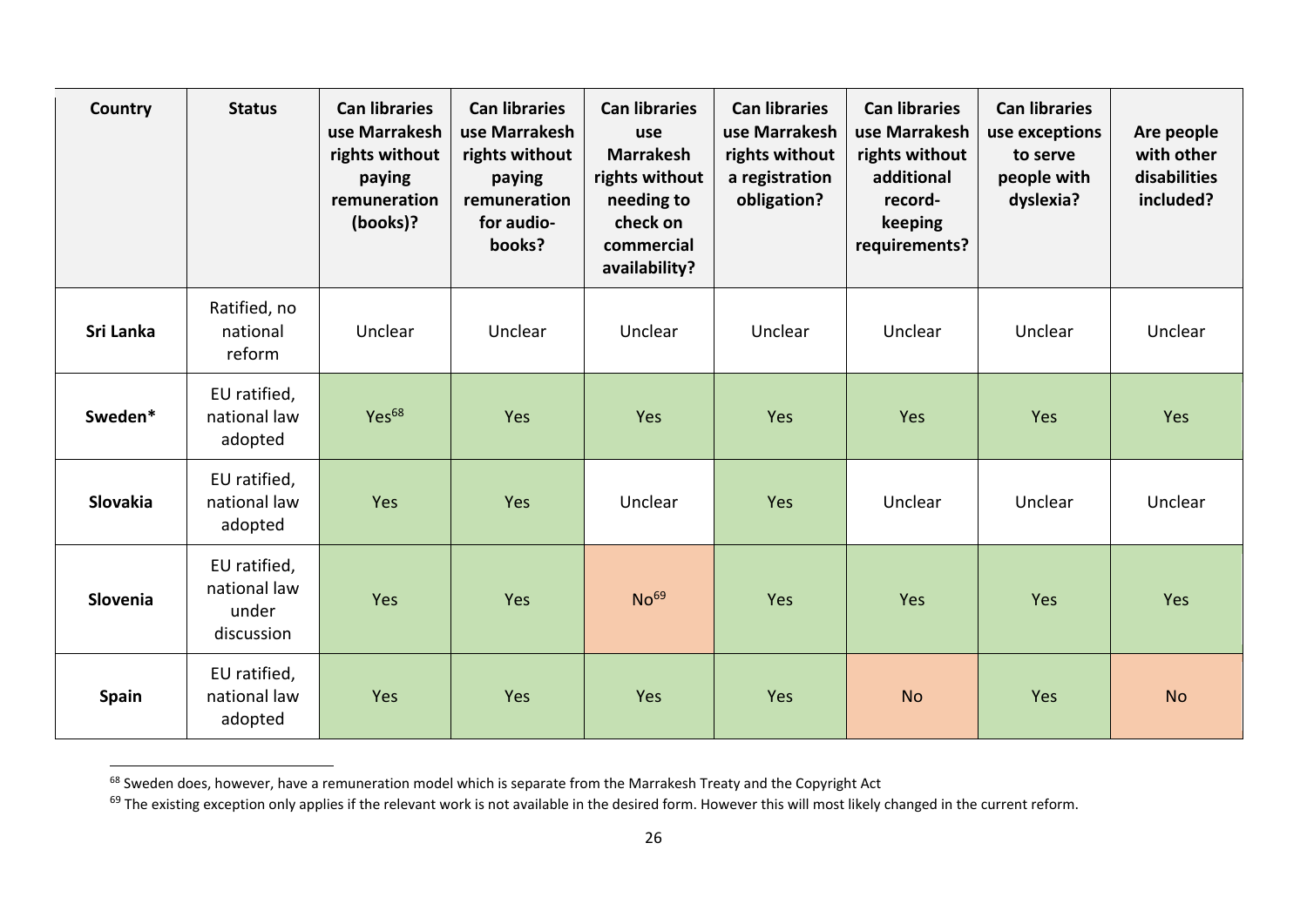| Country            | <b>Status</b>                           | <b>Can libraries</b><br>use Marrakesh<br>rights without<br>paying<br>remuneration<br>(books)? | <b>Can libraries</b><br>use Marrakesh<br>rights without<br>paying<br>remuneration<br>for audio-<br>books? | <b>Can libraries</b><br>use<br><b>Marrakesh</b><br>rights without<br>needing to<br>check on<br>commercial<br>availability? | <b>Can libraries</b><br>use Marrakesh<br>rights without<br>a registration<br>obligation? | <b>Can libraries</b><br>use Marrakesh<br>rights without<br>additional<br>record-<br>keeping<br>requirements? | <b>Can libraries</b><br>use exceptions<br>to serve<br>people with<br>dyslexia? | Are people<br>with other<br>disabilities<br>included? |
|--------------------|-----------------------------------------|-----------------------------------------------------------------------------------------------|-----------------------------------------------------------------------------------------------------------|----------------------------------------------------------------------------------------------------------------------------|------------------------------------------------------------------------------------------|--------------------------------------------------------------------------------------------------------------|--------------------------------------------------------------------------------|-------------------------------------------------------|
| Sri Lanka          | Ratified, no<br>national<br>reform      | Unclear                                                                                       | Unclear                                                                                                   | Unclear                                                                                                                    | Unclear                                                                                  | Unclear                                                                                                      | Unclear                                                                        | Unclear                                               |
| Sweden             | EU ratified,<br>national law<br>adopted | Yes                                                                                           | Yes                                                                                                       | Yes                                                                                                                        | Yes                                                                                      | Yes                                                                                                          | Yes                                                                            | Unclear                                               |
| <b>Switzerland</b> | Ratified,<br>national law<br>updated    | No <sup>70</sup>                                                                              | <b>No</b>                                                                                                 | Yes                                                                                                                        | Unclear                                                                                  | <b>No</b>                                                                                                    | Yes                                                                            | Yes <sup>71</sup>                                     |
| <b>Tanzania</b>    | Ratified, no<br>national<br>reform      | Unclear                                                                                       | Unclear                                                                                                   | Unclear                                                                                                                    | Unclear                                                                                  | Unclear                                                                                                      | Unclear                                                                        | Unclear                                               |
| <b>Thailand</b>    | Ratified,<br>national law<br>amended    | Unclear                                                                                       | Unclear                                                                                                   | Unclear                                                                                                                    | Unclear                                                                                  | Unclear                                                                                                      | Unclear                                                                        | Unclear                                               |

<sup>&</sup>lt;sup>70</sup> Payment is due for any widespread distribution, but not for 'isolated uses': <https://www.admin.ch/opc/fr/classified-compilation/19920251/202004010000/231.1.pdf> <sup>71</sup> Broader 'sensory deficiencies' are covered by Article 24a of the Federal Copyright Act[: https://www.admin.ch/opc/fr/classified-compilation/19920251/](https://www.admin.ch/opc/fr/classified-compilation/19920251/)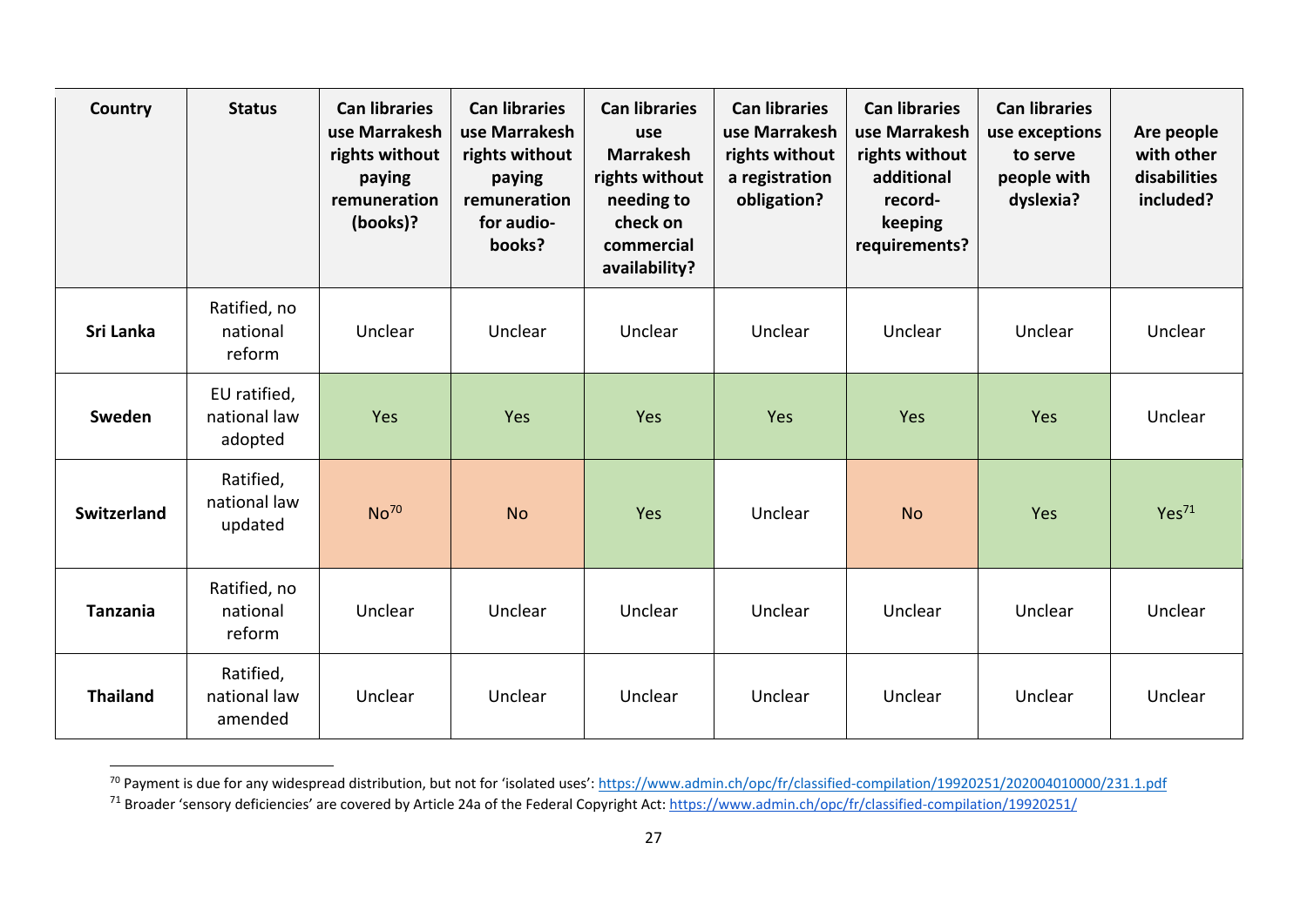| Country                              | <b>Status</b>                                           | <b>Can libraries</b><br>use Marrakesh<br>rights without<br>paying<br>remuneration<br>(books)? | <b>Can libraries</b><br>use Marrakesh<br>rights without<br>paying<br>remuneration<br>for audio-<br>books? | <b>Can libraries</b><br>use<br><b>Marrakesh</b><br>rights without<br>needing to<br>check on<br>commercial<br>availability? | <b>Can libraries</b><br>use Marrakesh<br>rights without<br>a registration<br>obligation? | <b>Can libraries</b><br>use Marrakesh<br>rights without<br>additional<br>record-<br>keeping<br>requirements? | <b>Can libraries</b><br>use exceptions<br>to serve<br>people with<br>dyslexia? | Are people<br>with other<br>disabilities<br>included? |
|--------------------------------------|---------------------------------------------------------|-----------------------------------------------------------------------------------------------|-----------------------------------------------------------------------------------------------------------|----------------------------------------------------------------------------------------------------------------------------|------------------------------------------------------------------------------------------|--------------------------------------------------------------------------------------------------------------|--------------------------------------------------------------------------------|-------------------------------------------------------|
| Tajikistan                           | Ratified, no<br>national<br>reform                      | Unclear                                                                                       | Unclear                                                                                                   | Unclear                                                                                                                    | Unclear                                                                                  | Unclear                                                                                                      | Unclear                                                                        | Unclear                                               |
| <b>Trinidad and</b><br><b>Tobago</b> | Ratified,<br>national<br>reform<br>passed <sup>72</sup> | Yes                                                                                           | Yes                                                                                                       | Yes                                                                                                                        | <b>No</b>                                                                                | Yes                                                                                                          | Yes                                                                            | <b>No</b>                                             |
| Turkey*                              | Not ratified,<br>no national<br>reform <sup>73</sup>    | Yes                                                                                           | Yes                                                                                                       | <b>No</b>                                                                                                                  | Unclear                                                                                  | Unclear                                                                                                      | Yes                                                                            | Yes                                                   |
| Turkmenistan                         | Acceded, no<br>national<br>reform                       | Unclear                                                                                       | Unclear                                                                                                   | Unclear                                                                                                                    | Unclear                                                                                  | Unclear                                                                                                      | Unclear                                                                        | Unclear                                               |

 $^{72}$  Legislation passed in June 2020: http://www.ttparliament.org/legislations/a2020-14g.pdf

<sup>&</sup>lt;sup>73</sup> Only applies to scientific and literary works (see additional article 11[: https://wipolex.wipo.int/en/text/440051\)](https://wipolex.wipo.int/en/text/440051)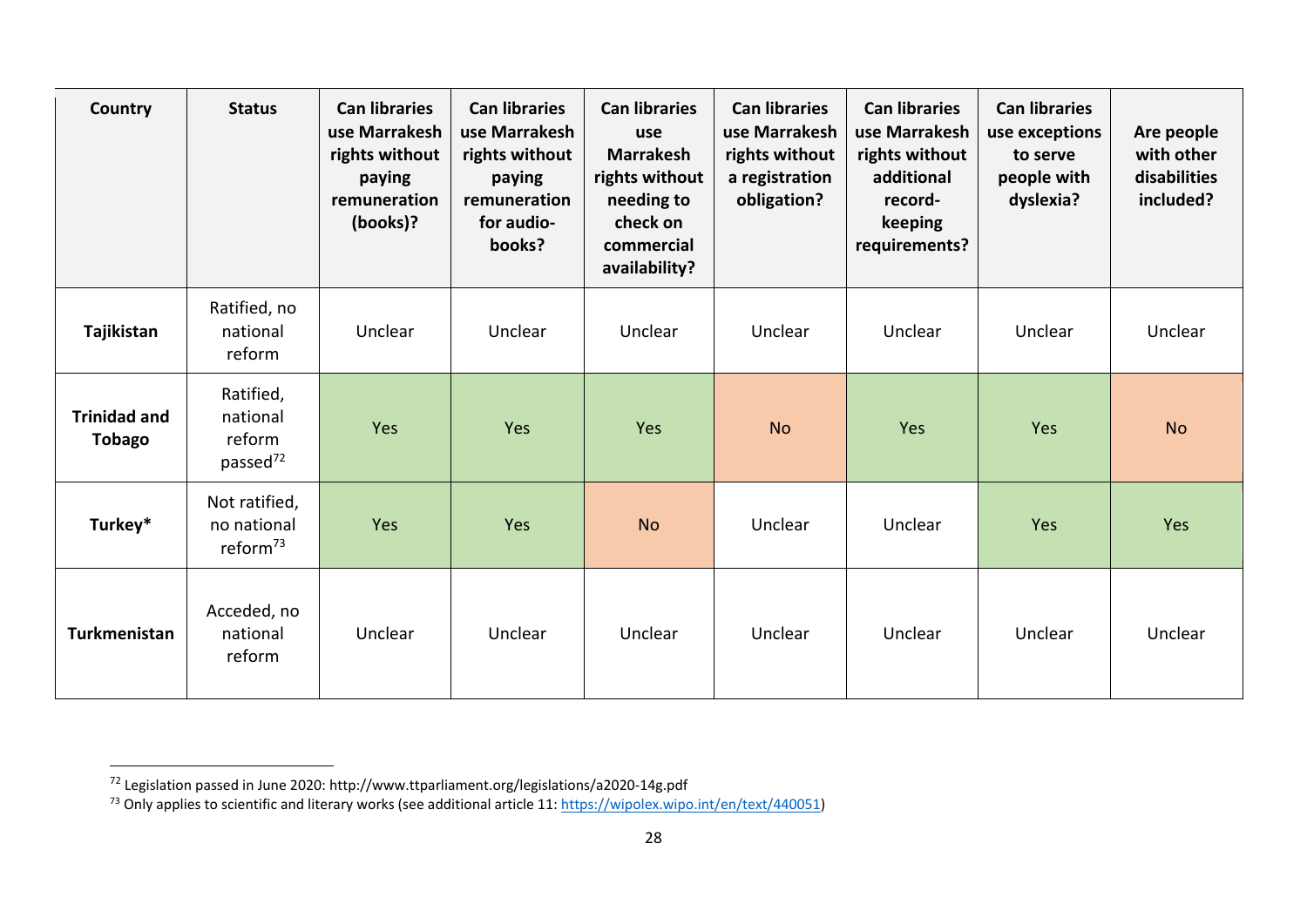| Country                                     | <b>Status</b>                                      | <b>Can libraries</b><br>use Marrakesh<br>rights without<br>paying<br>remuneration<br>(books)? | <b>Can libraries</b><br>use Marrakesh<br>rights without<br>paying<br>remuneration<br>for audio-<br>books? | <b>Can libraries</b><br>use<br><b>Marrakesh</b><br>rights without<br>needing to<br>check on<br>commercial<br>availability? | <b>Can libraries</b><br>use Marrakesh<br>rights without<br>a registration<br>obligation? | <b>Can libraries</b><br>use Marrakesh<br>rights without<br>additional<br>record-<br>keeping<br>requirements? | <b>Can libraries</b><br>use exceptions<br>to serve<br>people with<br>dyslexia? | Are people<br>with other<br>disabilities<br>included? |
|---------------------------------------------|----------------------------------------------------|-----------------------------------------------------------------------------------------------|-----------------------------------------------------------------------------------------------------------|----------------------------------------------------------------------------------------------------------------------------|------------------------------------------------------------------------------------------|--------------------------------------------------------------------------------------------------------------|--------------------------------------------------------------------------------|-------------------------------------------------------|
| <b>UAE</b> (United<br><b>Arab Emirates)</b> | Ratified,<br>national law<br>under<br>discussion   | Unclear                                                                                       | Unclear                                                                                                   | Unclear                                                                                                                    | Unclear                                                                                  | Unclear                                                                                                      | Unclear                                                                        | Unclear                                               |
| Uganda                                      | Ratified, no<br>national<br>reform                 | Yes $74$                                                                                      | <b>No</b>                                                                                                 | Unclear <sup>75</sup>                                                                                                      | Unclear                                                                                  | Unclear                                                                                                      | <b>No</b>                                                                      | Unclear                                               |
| Ukraine*                                    | Not ratified,<br>no national<br>reform             | Yes                                                                                           | Yes                                                                                                       | Yes                                                                                                                        | Unclear                                                                                  | Unclear                                                                                                      | Yes                                                                            | <b>No</b>                                             |
| <b>United</b><br>Kingdom                    | Ratified,<br>national law<br>adopted <sup>76</sup> | Yes                                                                                           | Yes                                                                                                       | Yes                                                                                                                        | Yes                                                                                      | Yes                                                                                                          | Yes                                                                            | Yes                                                   |

<sup>74</sup> Braille.

<sup>&</sup>lt;sup>75</sup> Fair dealing.

<sup>&</sup>lt;sup>76</sup> Following Brexit, the United Kingdom ratified the Marrakesh Treaty in its own right. It was previously covered by the EU's ratification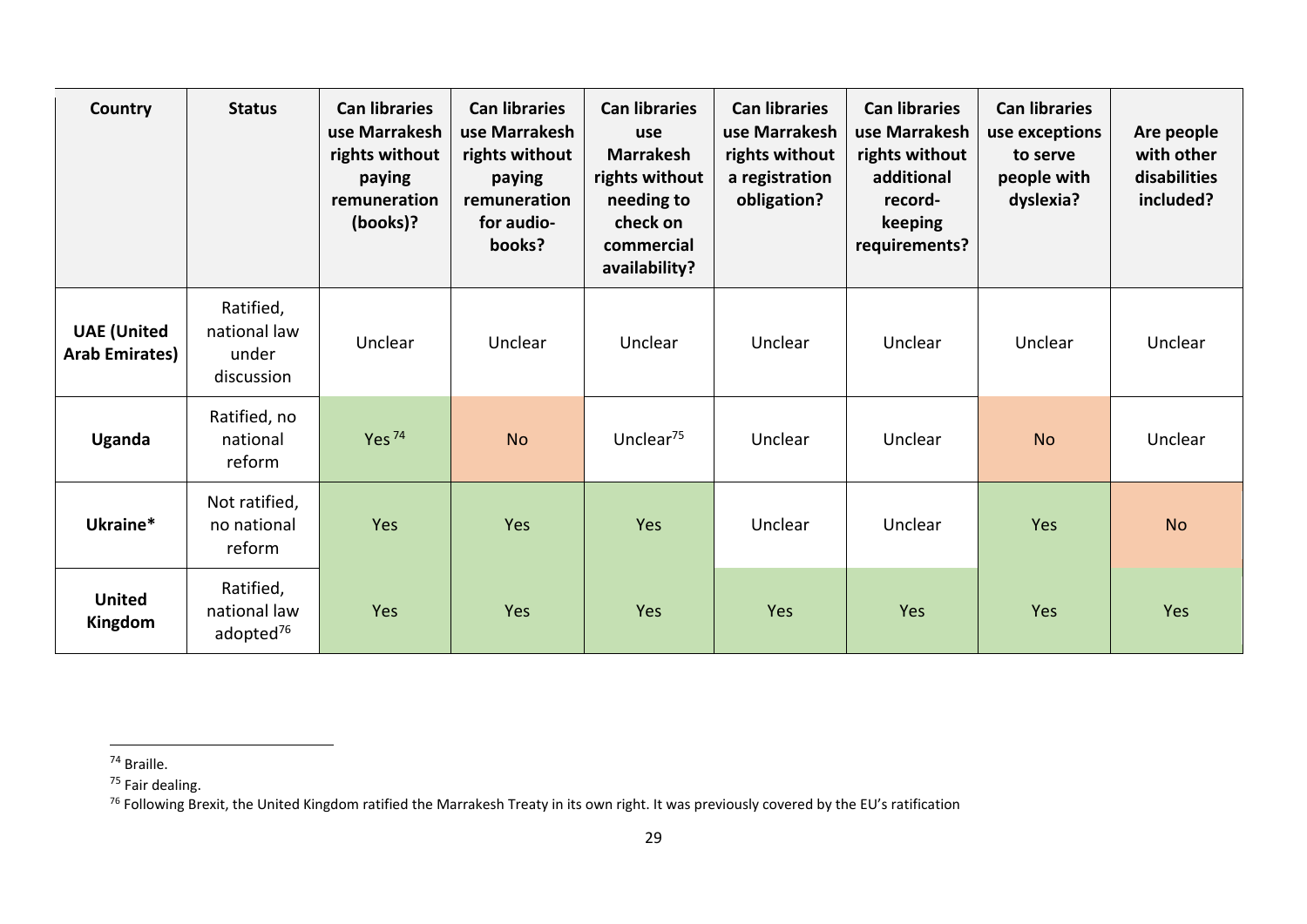| Country              | <b>Status</b>                                                 | <b>Can libraries</b><br>use Marrakesh<br>rights without<br>paying<br>remuneration<br>(books)? | <b>Can libraries</b><br>use Marrakesh<br>rights without<br>paying<br>remuneration<br>for audio-<br>books? | <b>Can libraries</b><br>use<br><b>Marrakesh</b><br>rights without<br>needing to<br>check on<br>commercial<br>availability? | <b>Can libraries</b><br>use Marrakesh<br>rights without<br>a registration<br>obligation? | <b>Can libraries</b><br>use Marrakesh<br>rights without<br>additional<br>record-<br>keeping<br>requirements? | <b>Can libraries</b><br>use exceptions<br>to serve<br>people with<br>dyslexia? | Are people<br>with other<br>disabilities<br>included? |
|----------------------|---------------------------------------------------------------|-----------------------------------------------------------------------------------------------|-----------------------------------------------------------------------------------------------------------|----------------------------------------------------------------------------------------------------------------------------|------------------------------------------------------------------------------------------|--------------------------------------------------------------------------------------------------------------|--------------------------------------------------------------------------------|-------------------------------------------------------|
| <b>United States</b> | Ratified,<br>national law<br>amended                          | Yes                                                                                           | Yes                                                                                                       | Yes                                                                                                                        | Yes                                                                                      | Yes                                                                                                          | Yes                                                                            | <b>No</b>                                             |
| <b>Uruguay</b>       | Ratified,<br>national law<br>amended                          | Yes                                                                                           | Yes                                                                                                       | Yes                                                                                                                        | Yes                                                                                      | Yes                                                                                                          | Yes                                                                            | <b>No</b>                                             |
| Vanuatu              | Ratified, no<br>national<br>reform                            | Unclear                                                                                       | Unclear                                                                                                   | Unclear                                                                                                                    | Unclear                                                                                  | Unclear                                                                                                      | Unclear                                                                        | Unclear                                               |
| Venezuela            | Ratified, no<br>national law                                  | Unclear                                                                                       | Unclear                                                                                                   | Unclear                                                                                                                    | Unclear                                                                                  | Unclear                                                                                                      | Unclear                                                                        | Unclear                                               |
| Zimbabwe             | Ratified,<br>national law<br>reform<br>underway <sup>77</sup> | Unclear                                                                                       | Unclear                                                                                                   | Unclear                                                                                                                    | Unclear                                                                                  | Unclear                                                                                                      | Unclear                                                                        | Unclear                                               |

<sup>&</sup>lt;sup>77</sup> The Copyright Amendment Bill (2020) largely track the Marrakesh Treaty. However, the draft text inadvertently omits an authorized entity, such as a library, from supplying an accessible format copy to a print disabled person in Zimbabwe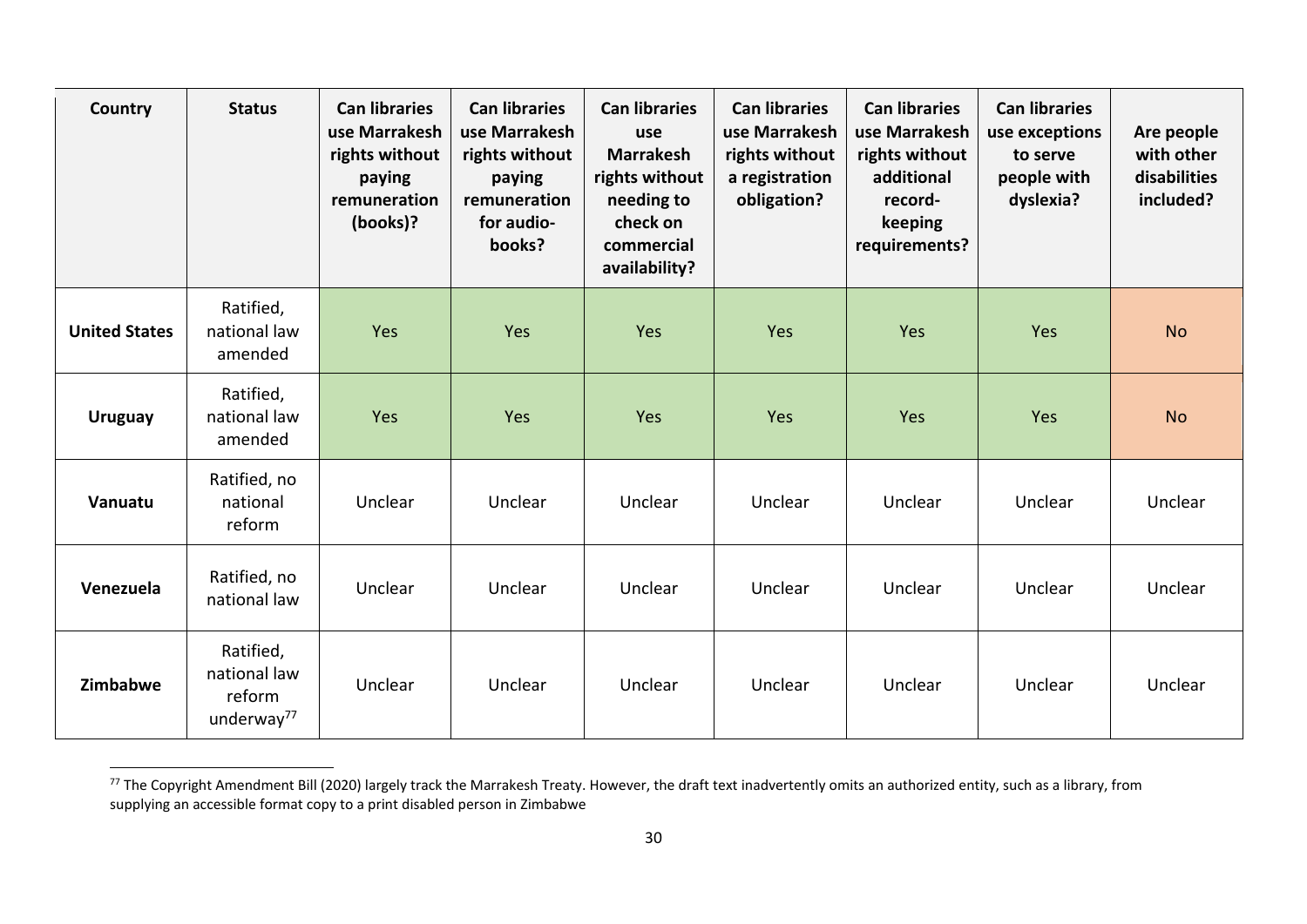## **Under "status":**

- Ratified, national law under discussion: the Marrakesh Treaty has been ratified (or acceded to), but the process of amending national law is ongoing.
- Ratified, national law amended: the Marrakesh Treaty has been ratified, and national laws amended in response.
- Ratified, no national reform: the Marrakesh Treaty has been ratified, but we are not aware of efforts to amend national laws in order to comply. Compliance might be the case in countries where the Treaty provisions have direct effect after ratification.
- EU ratified, under discussion: Under the terms of the EU legislation on Marrakesh, EU Member States have until 11 October to bring their legislation into line with the rules set out in European law. For countries marked in this way, this process has not yet been completed.
- EU ratified, transposed: the country has successfully updated its national law in order to comply with the EU legislation on Marrakesh
- EU ratified, no national reform: the country has not initiated legislative changes to its national law.
- Not yet ratified, national law under discussion: the country has not ratified the treaty but has initiated legislative changes to its national law.

## **Criteria:**

- *Can libraries use Marrakesh rights without paying remuneration (books)?* The Marrakesh Treaty leaves open the possibility for Member States to oblige beneficiaries and/or authorised entities such as libraries to make payments to rightholders when making or sharing accessible copies of books. We believe that such an obligation is counter-productive – it is directly harmful to beneficiaries, and risks drawing resources away from services to beneficiaries in the case of authorised entities.
- *Can libraries use Marrakesh rights without paying remuneration for audio-books*? As above but relating to audio-books. The current market situation for audiobooks means that some countries treat them differently to normal books. We believe, again, that payments will draw resources away from other uses.
- *Can libraries use Marrakesh rights without needing to check on commercial availability?* The Marrakesh Treaty leaves the possibility to oblige beneficiaries and authorised entities to check whether an accessible format copy of a book is available on the market before making and/or sharing a copy. Such a provision adds an extra bureaucratic step and may make using Marrakesh impossible in countries where it is difficult to be 100% sure about the availability of a book or not. Where a book is easily available in an accessible format, libraries and others are also likely to acquire this, rather than go to the expense of creating copies.